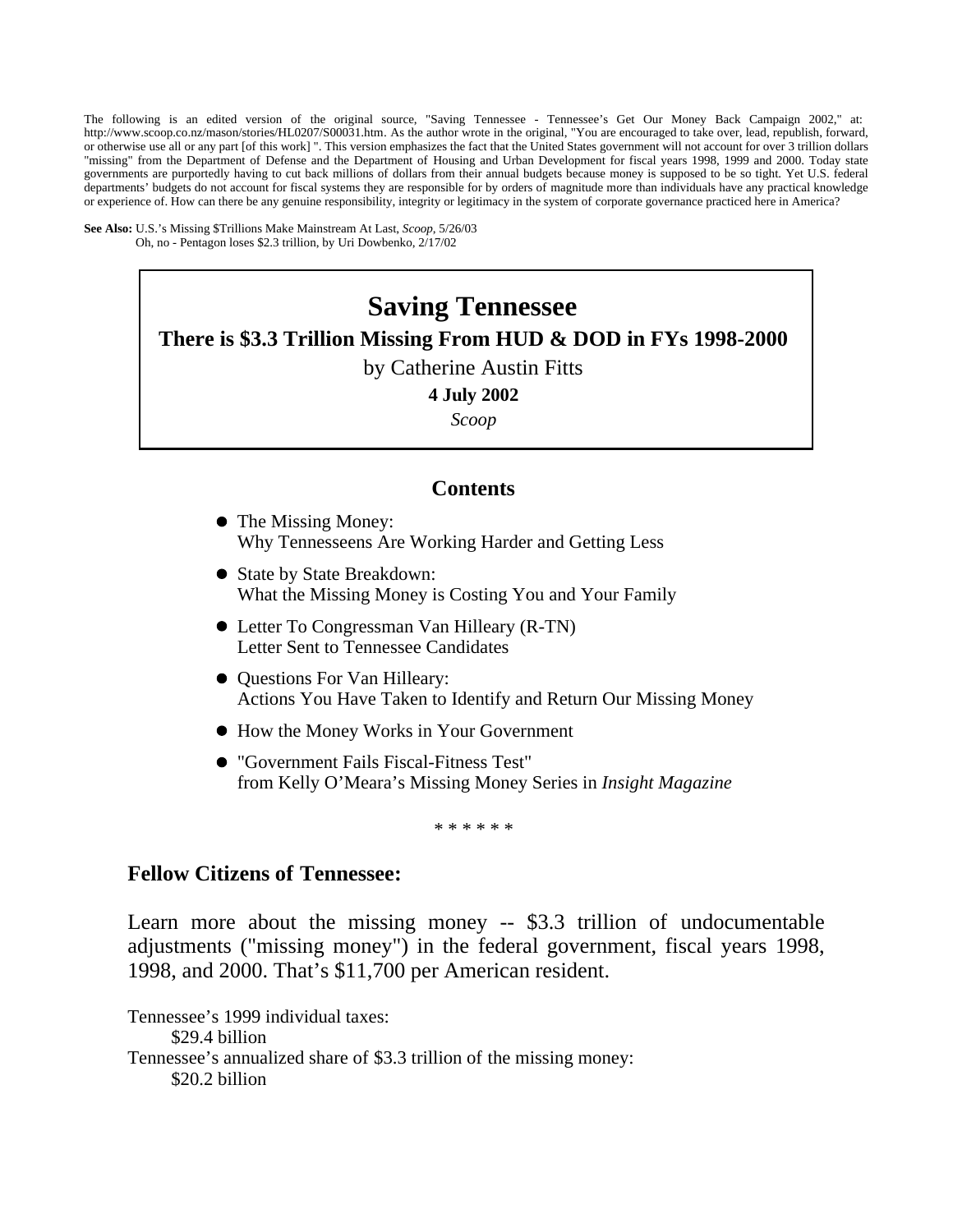**EDITOR'S NOTE:** This page is illustrated with a series of Mr Global cartoons. For the full series on one page see Real Deal: Saving Tennessee The Cartoon Series.

[For daily Mr Global cartoons see www.sandersresearch.com. Mr. Global is written by Justin Ward and Chris Sanders and drawn by Justin Ward.  $©$  ® Sanders Research Associates and Justin Ward 1999-2003. All rights reserved. Send enquiries about Mr. Global to esavage@sandersresearch.com Mr. Global is available for syndication on a daily, weekly or monthly basis. CDs of the complete Mr. Global to date (pdf) are available.]



The Missing Money: Why Tennesseens Are Working Harder & Getting Less

In June 2001 the Senate Governmental Affairs Committee, under the leadership of Senator Fred Thompson (R-TN), published its study, " Government at the Brink ." [1] The study describes the failure of federal government agencies to maintain reliable financial systems and/or to publish required independent annual audited financial statements. The President's initial 2002 budget (before increases for 9-11) proposed that approximately 85% of all federal appropriations be awarded to the very same agencies the Thompson study states either **(a)** fail to maintain reliable financial systems, **(b)** fail to publish trustworthy or, in some cases, any, independent certified financial statements (as required by law), or both.[2]

What this means is that the citizens of Tennessee are paying an average of \$5,175 per person in federal taxes,[3] of which \$4,472 is appropriated by our Congressional representatives to agencies and their outside contractors who fail to account for the use of our money.[4] In other words, most federal agencies and their contractors are not held accountable for performance, raising the question of what the people of Tennessee are getting for their significant investment in taxes paid to the U. S. Treasury and collected by the Internal Revenue Service (IRS). While government agencies thumb their noses at laws requiring accountability, we spend enormous amounts of time and energy providing the IRS with accurate and complete annual financial reports on ourselves. Is our Federal government not to be held accountable to the same standards or rigorous financial reporting requirements as we the taxpayers?

Every year, Congressman Steve Horn (R-CA), Chairman of the House Government Reform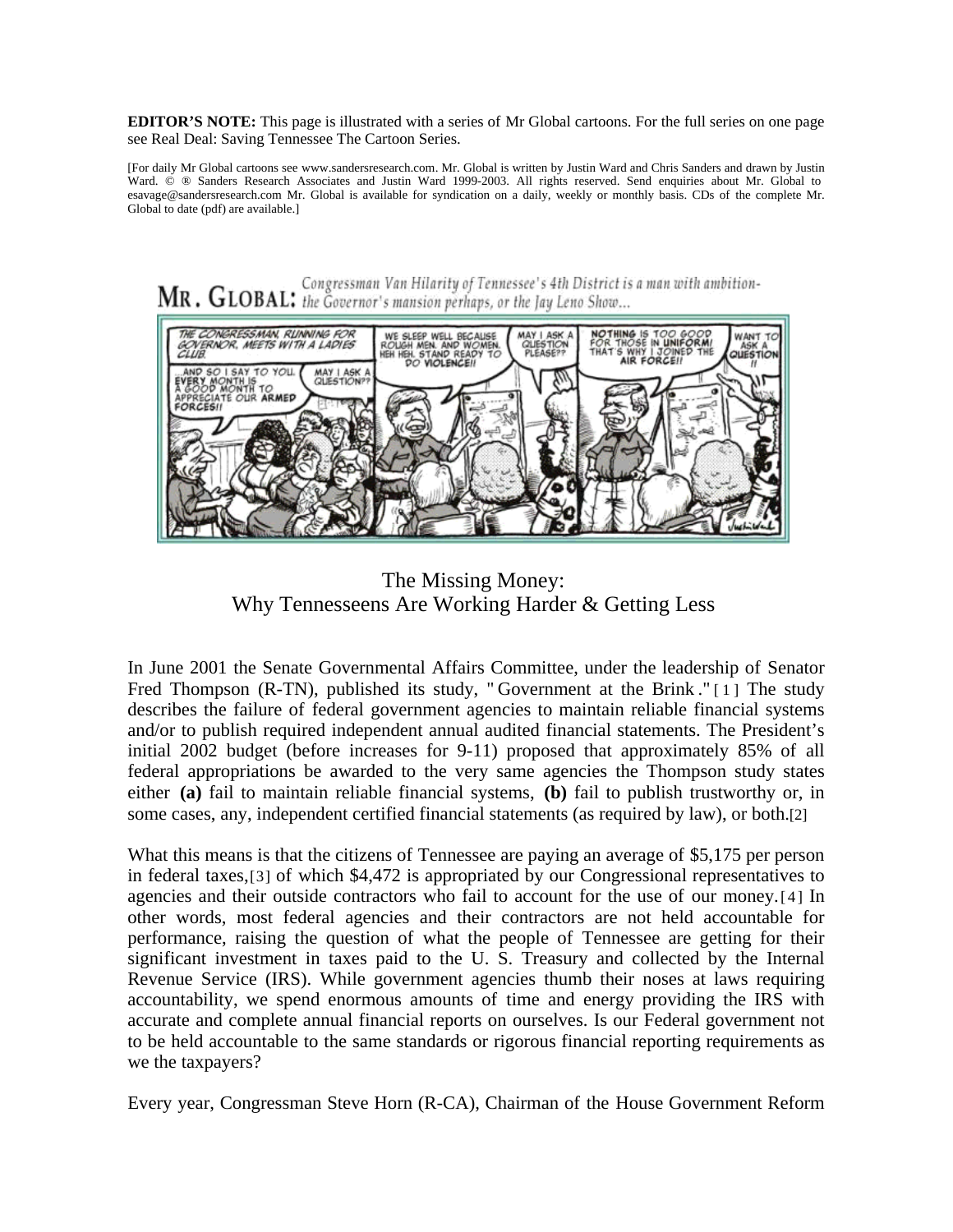subcommittee on Government Efficiency, Financial Management and Intergovernmental Relations[5] issues a report card regarding attempts by federal agencies to produce reliable annual audited financial statements.

20 Jun 2003 ratitor's Note: (PA-19) is the Chairman of the subcommittee on Government Efficiency, Financial The 108th Congress' House Government Reform is chaired by Tom Davis (R-VA). Todd Platts Management and Intergovernmental Relations . The subcommittee's News subsection of the House Committee on Government Reform's website includes a press release for 7 April 2003: "What Will It Take for the Federal Government to Get a Handle on Its Accounting Practices?":

> "On March 31, 2003, the General Accounting Office (GAO) released its audit of the consolidated financial statements for the Federal government for fiscal years 2002 and 2001. As in the previous five fiscal years, GAO found that the information in the consolidated financial statements could not be relied upon to express an "opinion" because of deficiencies in accounting and reporting across the executive branch. . . .

> "For the sixth straight year, the GAO was unable to render an opinion on the Federal government's financial statements. In addition, the GAO reported significant material deficiencies that affected both the financial statements and the management of government operations. Further, the GAO found that the Federal government did not maintain effective internal controls and that Federal financial management systems did not substantially comply with the Federal Financial Management Improvement Act of 1996 (FFMIA).

> "In GAO's audit report, Comptroller General Walker pointed to three major impediments to achieving a clean opinion on the consolidated financial statements: 1) the resolution of the serious financial management problems at the Department of Defense (DOD); 2) the Federal government's inability to account for billions of dollars of transactions between federal government entities; and 3) the Federal government's inability to properly prepare financial statements."

# **Congressman Horn's Financial Management Report Card Agencies Rated D or F, Fiscal Year 2001 (Ended 9/30)**

#### $D+$

============================= Environmental Protection Agency Small Business Administration

#### D

Department of Health and Human Services Department of Housing and Urban Development Department of the Interior Department of Veterans Affairs

=============================

#### D-

============================= Department of Commerce Department of Education Department of the Treasury Nuclear Regulatory Commission Department of Justice Department of State Department of Transportation Agency for International Development

F

Department of Agriculture Department of Defense Federal Emergency Management Administration National Aeronautics and Space Administration

=============================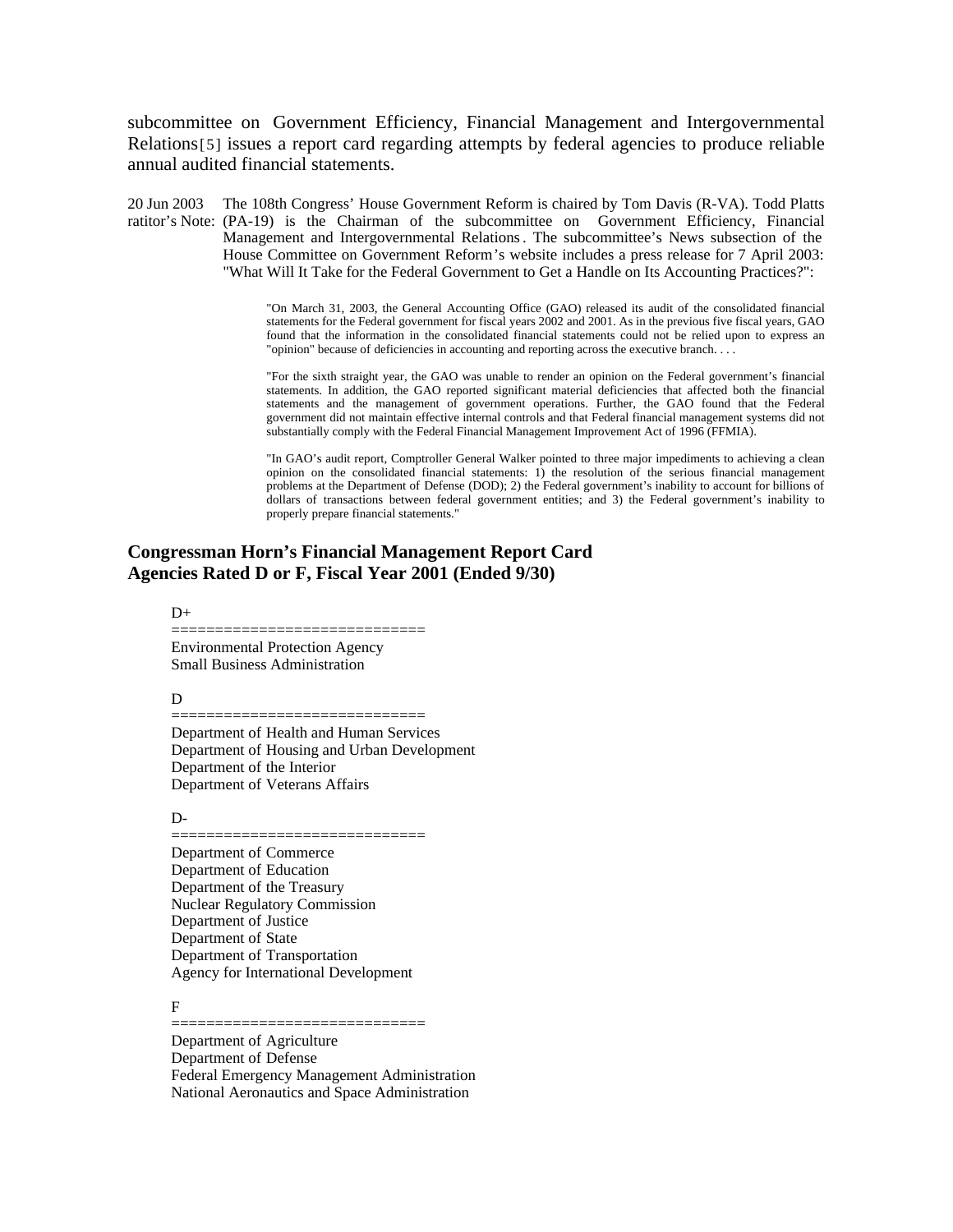Other reports from sources like agency inspectors general and government whistleblowers charge that the problems are much deeper than mere accounting: they allege stolen and missing inventory (planes, tanks, etc.) and in some cases actually admit that they rely on black budget funding (i.e., funding that is "off balance sheet" and not subject to Congressional oversight). The existence of such reports requires that we ask whether the very government officials and contractors who are paid handsomely to protect and manage our resources in accordance with the law are looting the federal government.

Total undocumented accounting adjustments for reported periods for the Department of Defense (fall of 1997 to date) amount to a whopping \$3.3 trillion, or \$11,700 for every American. (Many American families don't even have \$11,700 in savings in their bank accounts.) The Department of Defense has failed to produce independent audited financial statements since the requirement went into effect in 1995. HUD's Inspector General refused to certify HUD's fiscal 1999 financial statements. Since both agencies have refused to explain the undocumented adjustments in adequate detail for some years and declined to report or make public undocumented adjustments, we have no evidence to document that large amounts of assets or money are not being stolen.[6]

In the summer of 2000, as the former Assistant Secretary of Housing -- Federal Housing Commissioner and former contractor to HUD, [7] I visited offices of the Senate Appropriations subcommittee for HUD. While there, a senior staff member of the Chairman of the subcommittee asked me what was going on at HUD. When I deferred, this staffer said, "HUD is being run as a criminal enterprise."[8] The US Treasury, the Department of Justice, the New York Federal Reserve as depository and some or all of the major HUD contractors would have to be complicit if this charge is true. If they know what is going on at HUD and do nothing to stop it, then they are complicit! (Do we have a case of racketeering under the RICO criminal statutes?)

I subsequently communicated this situation to the Tennessee staff for my Congressional delegation. In response, one staff member advised me to "stop trying to save the world." Later that year, all three members of my delegation, Senator Fred Thompson, Senator Bill Frist, and Congressman Ed Bryant, voted "yes" to a \$1.7 billion increase in HUD's budget. Letters from my attorney to Senator Thompson regarding HUD and from me to all Congressional representatives regarding growing criminal influence in government went unanswered. (Their inaction and their lack of response, suggest guilt and complicity. It's much the same as a person involved in an auto accident when a pedestrian is run down and they flee the scene. They are usually suspected of being involved in a "hit and run.")

In response to an invitation from the Hardeman County Republican Party, I had the opportunity to attend a presentation with friends and neighbors given by Congressman Van Hilleary (R-TN) at the offices of the First South Bank in Bolivar. Congressman Hilleary presented his qualifications to serve as our next Governor of Tennessee, stressing his qualifications to bring financial responsibility and accountability to Tennessee state government.

During questions and answers, Congressman Hilleary confirmed that he was aware that there was \$3.3 trillion missing at the DOD and HUD. I asked him what he had done to figure out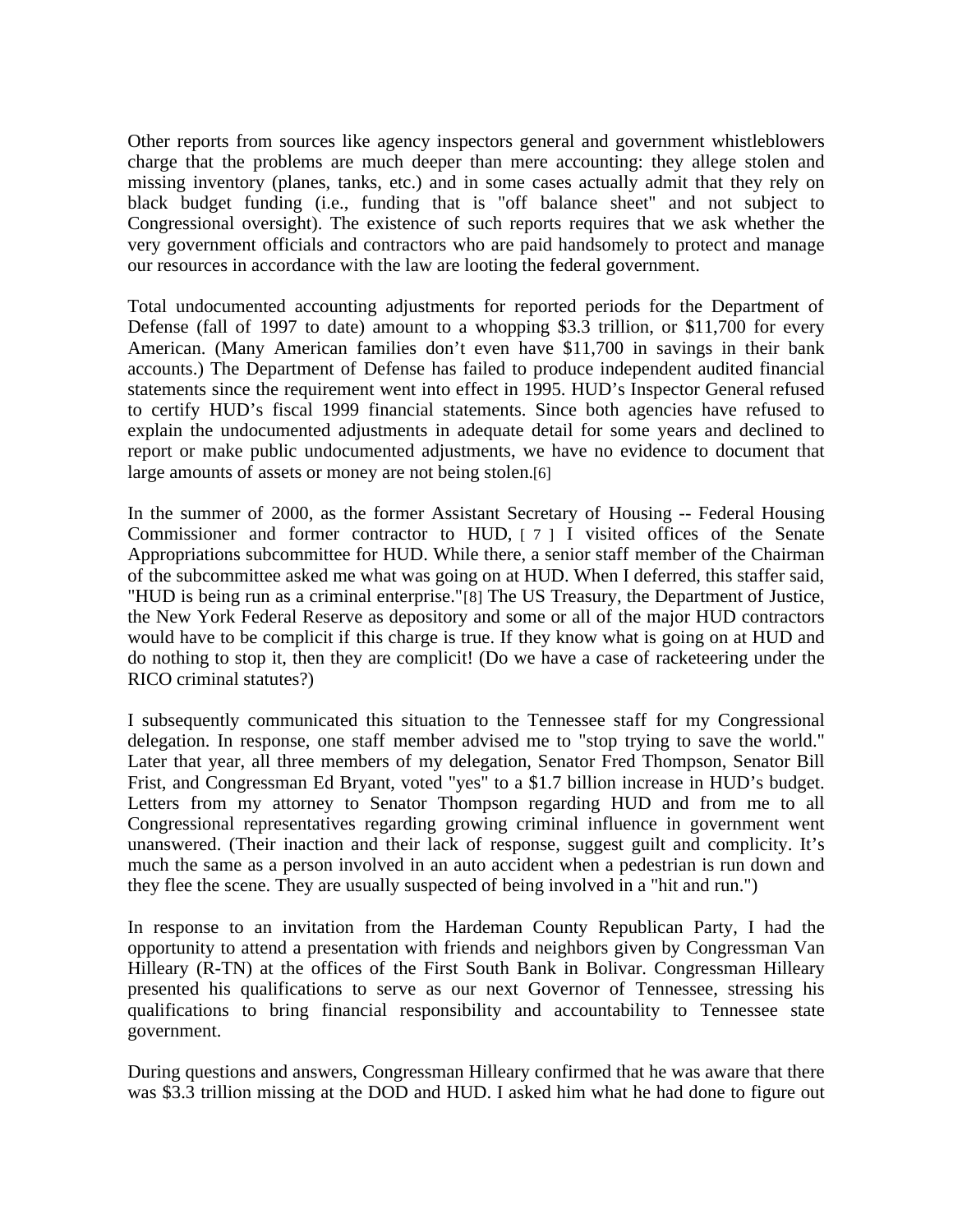what money is gone and how we can get it back. I explained that getting our money back is the only way to make sure more money doesn't disappear in the future. His response was that he was only one of more than 400 members of the House of Representatives and that there was really nothing he could do. When I returned home, a visit to Congressman Hilleary's website confirmed that he is in fact one of a much smaller group who serves on the House Armed Services and Budget Committees and he strongly supported the \$48 billion increase in our military budget without so much as a contingency placed on such spending to require compliance with the laws that regulate agency financial management.

Why is this situation relevant to my family, friends and neighbors in Hardeman County, Tennessee during this election season? (And indeed relevant to the other 49 states and 3,066 counties in this great country.) Recent Bureau of Economic Analysis statistics indicate that the average American citizen has revenues of approximately \$31,817, expenses of \$37,118 and is financing day-to-day living expenses by liquidating assets and borrowing approximately \$5,301. Meantime, corporate assets continue to rise as citizens' assets decline. This trend has remained unchanged for the last few years.

What that means is that the amount of assets we have to sell or borrow to make ends meet is about the same as the amount we are paying to the federal government, most of which is disappearing down a federal "black hole." Meanwhile, Washington confers even more contracts and special benefits upon private companies like those managing the accounting and information systems at HUD and DOD and supports inside deals for companies like Enron. Indeed, many of the companies that run HUD were intimately involved with Enron. Yard sales, car sales, small business bankruptcies and mortgage and consumer debt defaults increase as ordinary men and women throughout Tennessee try to foot the bill.

I believe that Tennessee's *pro rata* share of the "missing money" is more than enough to fund any increased budget needs here in Tennessee. Rather than imposing a state income tax or increasing individual state taxes, why not simply fund any state deficits with our portion of recaptured resources that were lost or stolen by the federal government? Indeed, why not lower state and federal taxes? Based on many years of managing and reengineering private and government funds and cleaning up billions of Iran Contra, S&L and HUD financial fraud, it is possible to reengineer federal budgets on a local level in a manner that could lead to a much lower tax and debt burden.

The campaigns and elections this year offer a unique opportunity for the citizens of Tennessee -- as well as the other 49 states of the U.S. -- to ensure that we only pay taxes that are used for lawful and economic purposes. We can demand a return of amounts paid to defaulting government contractors and the profits of fraud and crime -- whether by corporations or in government -- to fund current budgets.

It is time to get our money back to fund state and local needs rather than consider tax increases and to ensure local control and accountability for our resources. Our federal representatives are paid to serve us. If they fail to observe their legal mandates, we need to vote them out and vote in people who can. It is also time to ask our local representatives to take the steps that they can to get our missing federal tax dollars back.

But let's not stop there. It is time to ask our local tax attorneys, judges and accountants what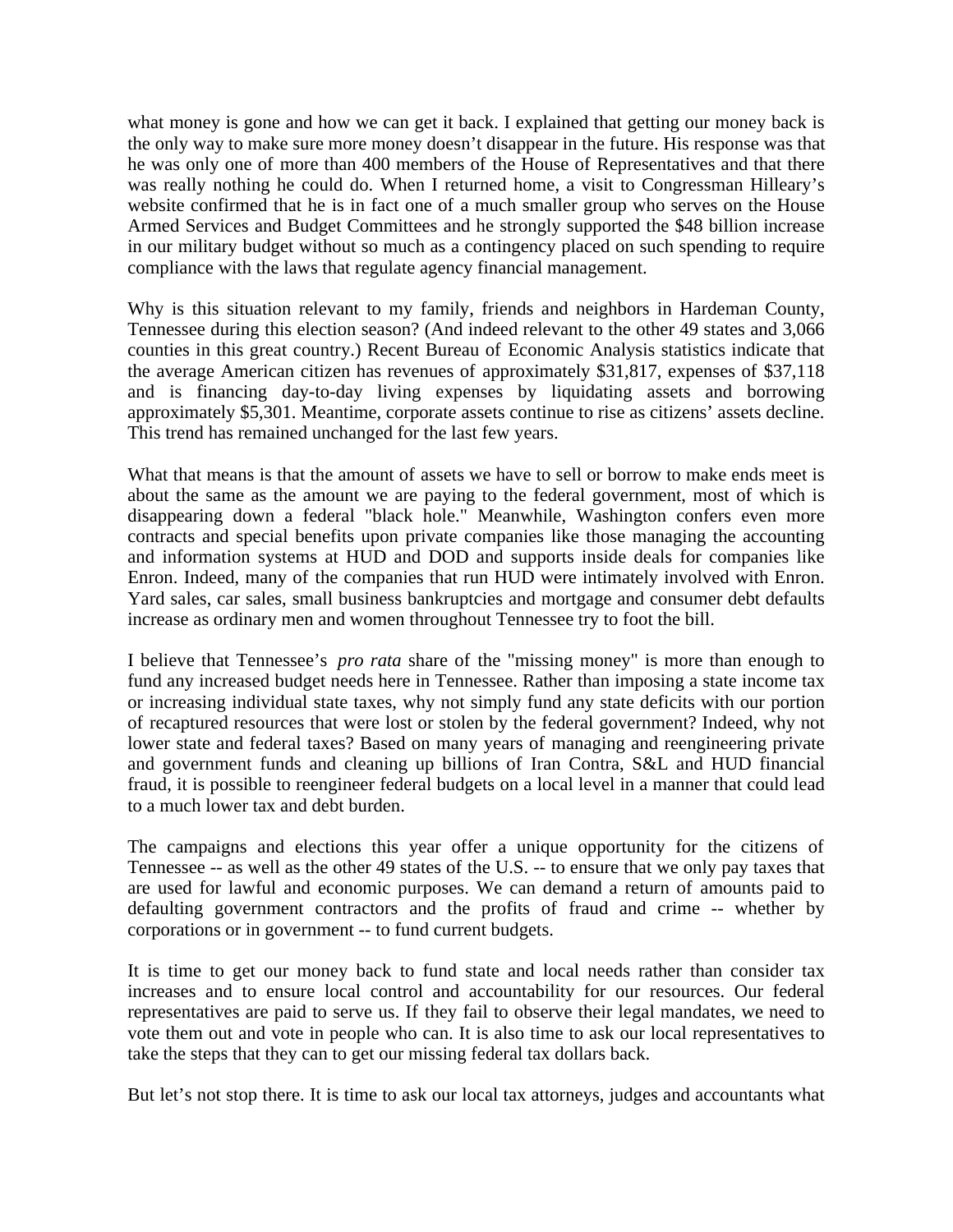legal steps can be taken to establish judgments and set asides, escrow tax payments or to ask the courts to condition appropriations on compliance with the law. It is time to insist that all government contract budgets and contracts be fully disclosed and web accessible so that we can see whether the same corporations and banks that have devastated private savings are also responsible for raiding our public assets and savings and failing to perform on their contracts.

Long ago, when Americans tossed bales of British team into Boston Harbor, the slogan was, "No Taxation without Representation!" Now the new slogan should be: "No Taxation without Transparency and Accountability!"

May 22, 2002 Hickory Valley, Tennessee

## **Notes:**

- 1. Senator Fred Thompson's June 2001 Government Management Report, "Government at the Brink," is published in PDF format in two volumes: " Volume I : Urgent Federal Government Management Problems Facing the Bush Administrion," and " Volume II : An Agency by Agency Examination of Federal Government Management Problems Facing the Bush Administrion."
- 2. "Wasted Riches," by Kelly Patricia O'Meara, *Insight Magazine,* 28 Sept 2001 22, 2001
- 3. Based on IRS 1999 collections of individual taxes.
- 4. ""Wasted Riches," *op. cit.*
- 5. House Committee on Government Reform: Subcommittee on Government Efficiency, Financial Management and Intergovernmental Relations
- 6. " The War on Waste ," *CBS News*, 29 Jan 2002, and "Rumsfield Inherits Financial Mess ," by Kelly Patricia O'Meara, *Insight Magazine,* 10 Aug 2001
- 7. from C.A.H.'s Bio:

Assistant Secretary for Housing-Federal Housing Commissioner, 1989-1990. Responsible for the operations of the Federal Housing Administration; including annual origination's of \$50-100 billion of mortgage insurance; servicing of \$320 billion of mortgage insurance, mortgages and properties, portfolio analysis and pricing for 63,000 communities; production and management of assisted private housing; reengineering of organization of 7,000 employees in 80 offices nationwide; migration of systems to network systems and tools; and advisor to the Secretary on capital markets regulatory responsibilities, including the RTC Oversight Board, Federal Housing Finance Board and Home Loan Bank Board System, Fannie Mae and Freddie Mac. Innovations included numerous changes in law and regulations and administration to institute stronger financial and appropriation controls to FHA and all federal credit programs and significantly stronger financial disclosure government wide. This included development of the first place based financial reporting at U.S. Department of Housing and Urban Development, Washington, DC.

8. In support of the Senate staffer's position, *see* "The Myth of the Rule of Law," by Catherine Austin Fitts, *SRA Quarterly,* London, November 2001. HUD's outside contractors include Lockheed Martin, DynCorp, AMS, JP Morgan-Chase, Arthur Andersen and Harvard.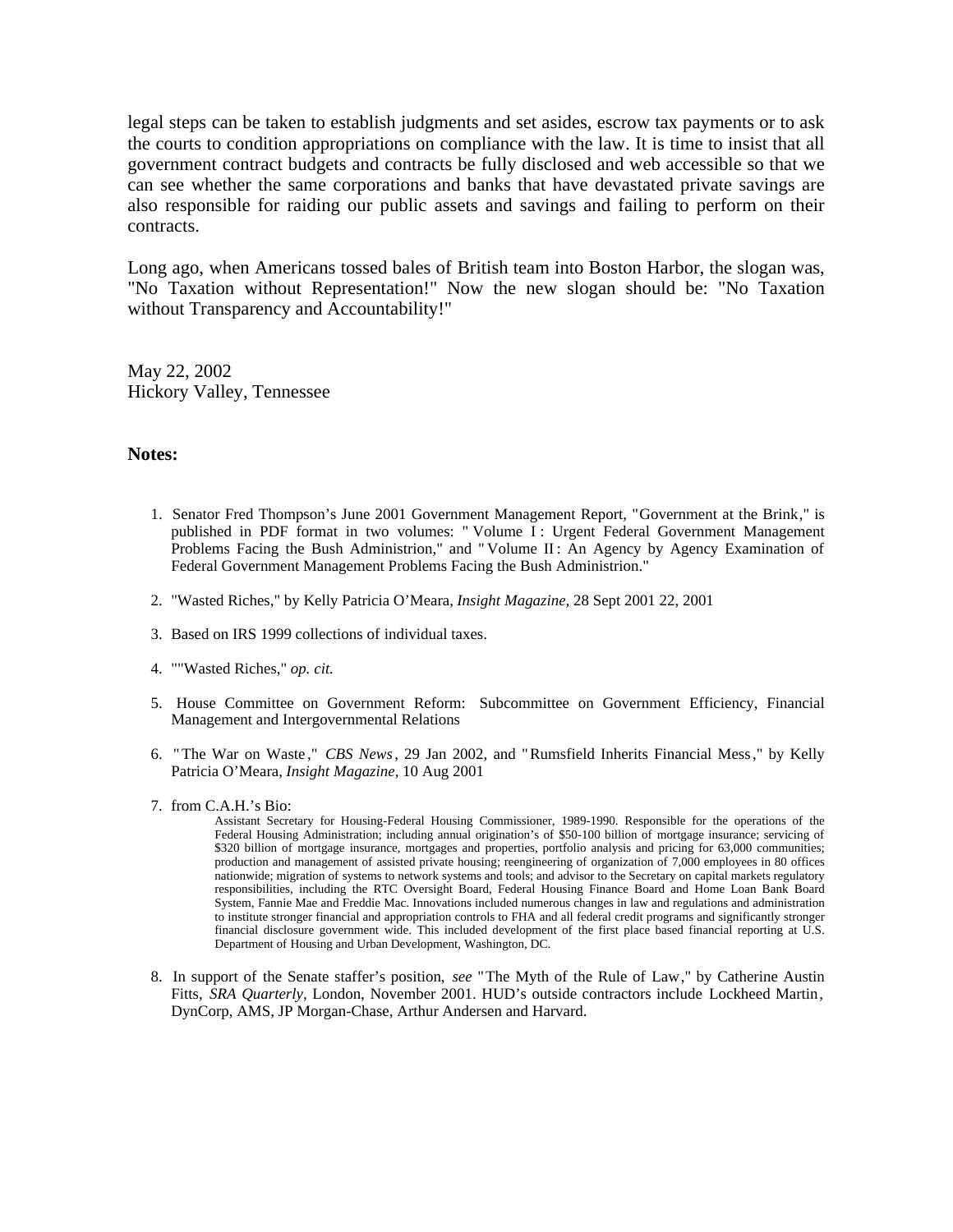

MR. GLOBAL: Congressman Van Hilarity, Representative of the People, delivers Van's Views...

How Missing Money is Costing You and Your Family

**How Much of Our Money Goes to Books "Cooked" by Federal Agencies & Government Contractors & US Treasury Bank Depositories? State by State** 

## **USA Average**

Residents (April 2000 census): 281,421,906 1999 IRS Individual Taxes: \$1.6 trillion Taxes per Resident: \$5,688 2002 Proposed Appropriations to Federal Agencies Without Reliable Financial Systems and/or Audits per Resident . . . \$4,835

## **If you live in Alabama**

Residents (April 2000 census): 4,447,100 1999 IRS Individual Taxes: \$15.9 billion Taxes per Resident: \$3,572 2002 Proposed Appropriations to Federal Agencies Without Reliable Financial Systems and/or Audits per Resident . . . \$3,078

#### **If you live in Alaska**

Residents (April 2000 census): 626,932 1999 IRS Individual Taxes: \$2.7 billion Taxes per Resident: \$4,290 2002 Proposed Appropriations to Federal Agencies Without Reliable Financial Systems and/or Audits per Resident . . . \$3,750

#### **If you live in Arizona** Residents (April 2000 census): 5,130,632 1999 IRS Individual Taxes: \$19.2 billion Taxes per Resident: \$3,749 2002 Proposed Appropriations to Federal Agencies Without Reliable

Financial Systems and/or Audits per Resident . . . \$3,234

**If you live in Arkansas** Residents (April 2000 census): 2,673,400 1999 IRS Individual Taxes: \$12. 3 billion Taxes per Resident: \$4,598 2002 Proposed Appropriations to Federal Agencies Without Reliable Financial Systems and/or Audits per Resident . . . \$3,983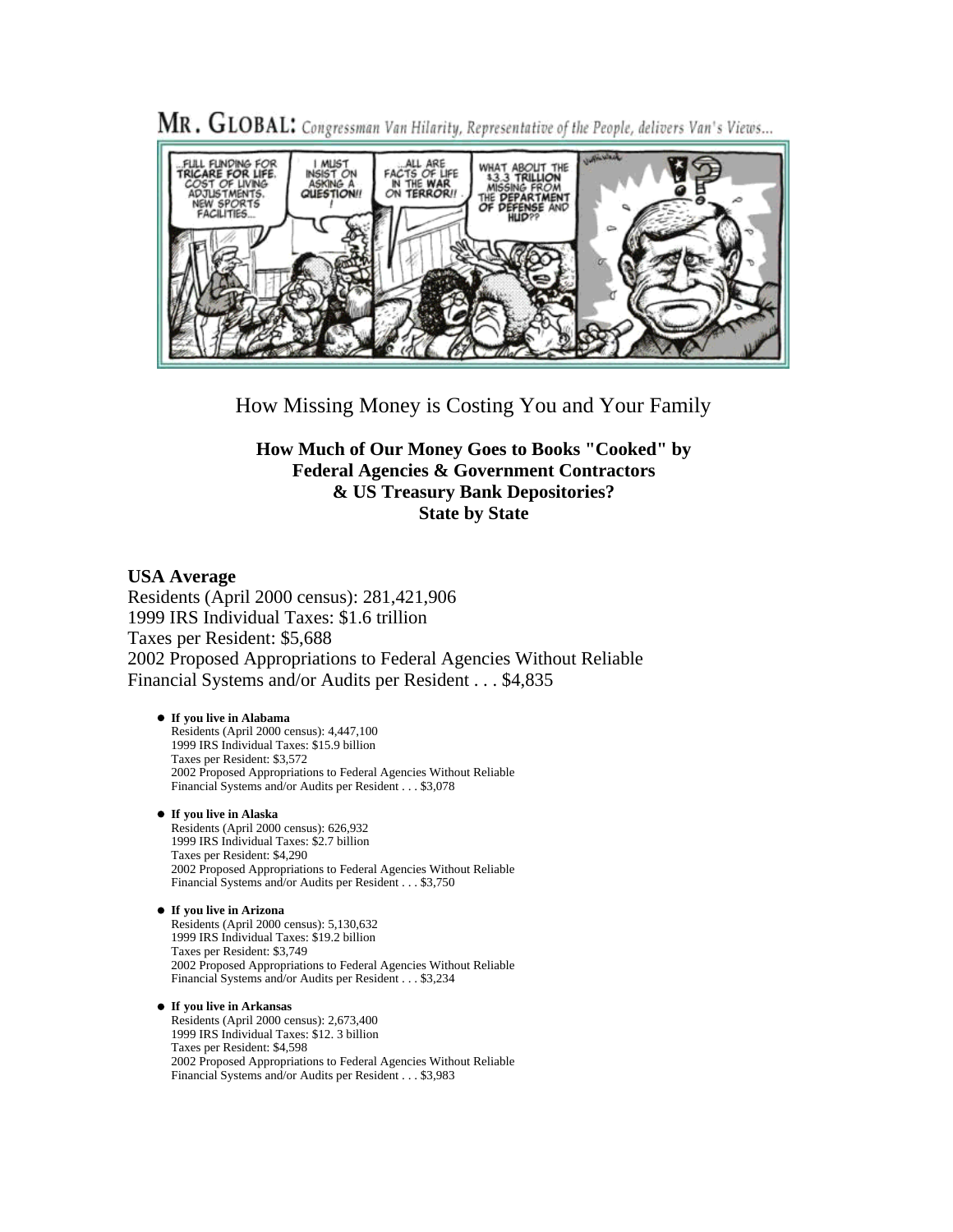#### **If you live in California**

Residents (April 2000 census): 33,871,648 1999 IRS Individual Taxes: \$185.2 billion Taxes per Resident: \$5,467 2002 Proposed Appropriations to Federal Agencies Without Reliable Financial Systems and/or Audits per Resident . . . \$4,724

#### **If you live in Colorado**

Residents (April 2000 census): 4,301,261 1999 IRS Individual Taxes: \$29.4 billion Taxes per Resident: \$6,833 2002 Proposed Appropriations to Federal Agencies Without Reliable Financial Systems and/or Audits per Resident . . . \$5,916

#### **If you live in Connecticut**

Residents (April 2000 census): 3,405,565 1999 IRS Individual Taxes: \$31.4 billion Taxes per Resident: \$9,232 2002 Proposed Appropriations to Federal Agencies Without Reliable Financial Systems and/or Audits per Resident . . . \$7,959

#### **If you live in Delaware**

Residents (April 2000 census):783,600 1999 IRS Individual Taxes: \$6.1 billion Taxes per Resident: \$7,810 2002 Proposed Appropriations to Federal Agencies Without Reliable Financial Systems and/or Audits per Resident . . . \$6,706

#### **If you live in Florida**

Residents (April 2000 census): 15,982,378 1999 IRS Individual Taxes: \$76.5 billion Taxes per Resident: \$4,787 2002 Proposed Appropriations to Federal Agencies Without Reliable Financial Systems and/or Audits per Resident . . . \$4,136

#### **If you live in Georgia**

Residents (April 2000 census): 8,186,453 1999 IRS Individual Taxes: \$43,590,023 Taxes per Resident: \$5,324 2002 Proposed Appropriations to Federal Agencies Without Reliable Financial Systems and/or Audits per Resident . . . \$4,595

#### **If you live in Hawaii**

Residents (April 2000 census): 1,211,537 1999 IRS Individual Taxes: \$4.8 billion Taxes per Resident: \$3,947 2002 Proposed Appropriations to Federal Agencies Without Reliable Financial Systems and/or Audits per Resident . . . \$3,424

#### **If you live in Idaho**

Residents (April 2000 census): 1,293,953 1999 IRS Individual Taxes: \$5.4 billion Taxes per Resident: \$4,197 2002 Proposed Appropriations to Federal Agencies Without Reliable Financial Systems and/or Audits per Resident . . . \$3,633

#### **If you live in Illinois**

Residents (April 2000 census): 12,419,293 1999 IRS Individual Taxes: \$90.7 billion Taxes per Resident: \$7,304 2002 Proposed Appropriations to Federal Agencies Without Reliable Financial Systems and/or Audits per Resident . . . \$6,314

#### **If you live in Indiana**

Residents (April 2000 census): 6,080,485 1999 IRS Individual Taxes: \$29.7 billion Taxes per Resident: \$4,880 2002 Proposed Appropriations to Federal Agencies Without Reliable Financial Systems and/or Audits per Resident . . . \$4,207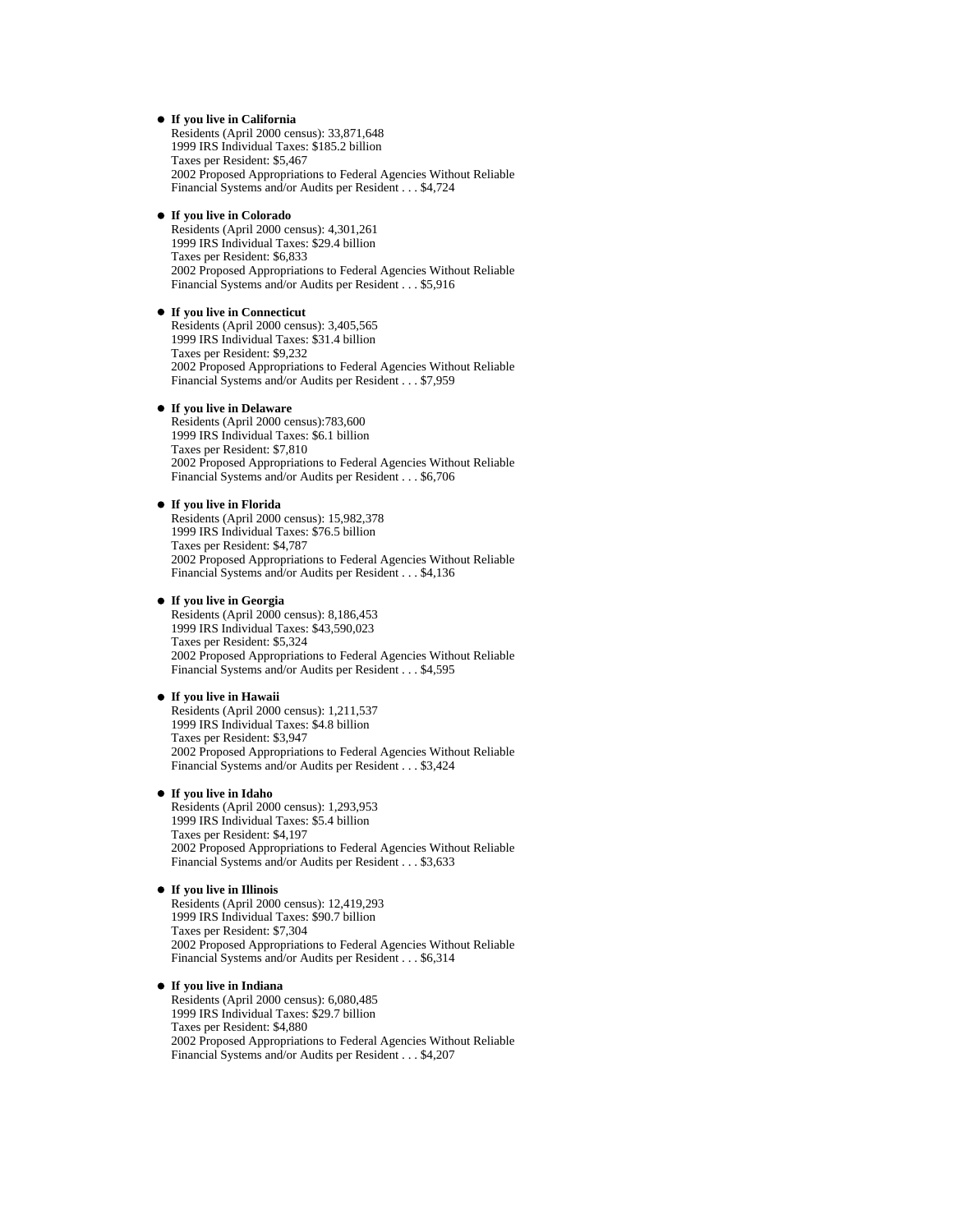#### **If you live in Iowa**

Residents (April 2000 census): 2,926,324 1999 IRS Individual Taxes: \$12.1 billion Taxes per Resident: \$4,145 2002 Proposed Appropriations to Federal Agencies Without Reliable Financial Systems and/or Audits per Resident . . . \$3,591

#### **If you live in Kansas**

Residents (April 2000 census): 2,688,418 1999 IRS Individual Taxes: \$13.7 billion Taxes per Resident: \$5,086 2002 Proposed Appropriations to Federal Agencies Without Reliable Financial Systems and/or Audits per Resident . . . \$4,372

#### **If you live in Kentucky**

Residents (April 2000 census): 4,041,769 1999 IRS Individual Taxes: \$14.8 billion Taxes per Resident: \$3,671 2002 Proposed Appropriations to Federal Agencies Without Reliable Financial Systems and/or Audits per Resident . . . \$3,182

#### **If you live in Louisiana**

Residents (April 2000 census): 4,468,976 1999 IRS Individual Taxes: \$13.6 billion Taxes per Resident: \$3,034 2002 Proposed Appropriations to Federal Agencies Without Reliable Financial Systems and/or Audits per Resident . . . \$2,630

#### **If you live in Maine**

Residents (April 2000 census): 1,274,923 1999 IRS Individual Taxes: \$4.5 billion Taxes per Resident: \$3,531 2002 Proposed Appropriations to Federal Agencies Without Reliable Financial Systems and/or Audits per Resident . . . \$3,037

#### **If you live in Maryland & DC**

Residents (April 2000 census): 5,868,545 1999 IRS Individual Taxes: \$44.9 billion Taxes per Resident: \$7,658 2002 Proposed Appropriations to Federal Agencies Without Reliable Financial Systems and/or Audits per Resident . . . \$6,622

#### **If you live in Massachusetts**

Residents (April 2000 census): 6,349,097 1999 IRS Individual Taxes: \$50.9 billion Taxes per Resident: \$8,022 2002 Proposed Appropriations to Federal Agencies Without Reliable Financial Systems and/or Audits per Resident . . . \$6,926

#### **If you live in Michigan**

Residents (April 2000 census): 9,938,444 1999 IRS Individual Taxes: \$63.7 billion Taxes per Resident: \$6,406 2002 Proposed Appropriations to Federal Agencies Without Reliable Financial Systems and/or Audits per Resident . . . \$5,538

#### **If you live in Minnesota**

Residents (April 2000 census): 4,919,479 1999 IRS Individual Taxes: \$42.8 billion Taxes per Resident: \$8,694 2002 Proposed Appropriations to Federal Agencies Without Reliable Financial Systems and/or Audits per Resident . . . \$7,506

#### **If you live in Mississippi**

Residents (April 2000 census): 2,844.658 1999 IRS Individual Taxes: \$8.0 billion Taxes per Resident: \$2,824 2002 Proposed Appropriations to Federal Agencies Without Reliable Financial Systems and/or Audits per Resident . . . \$2,430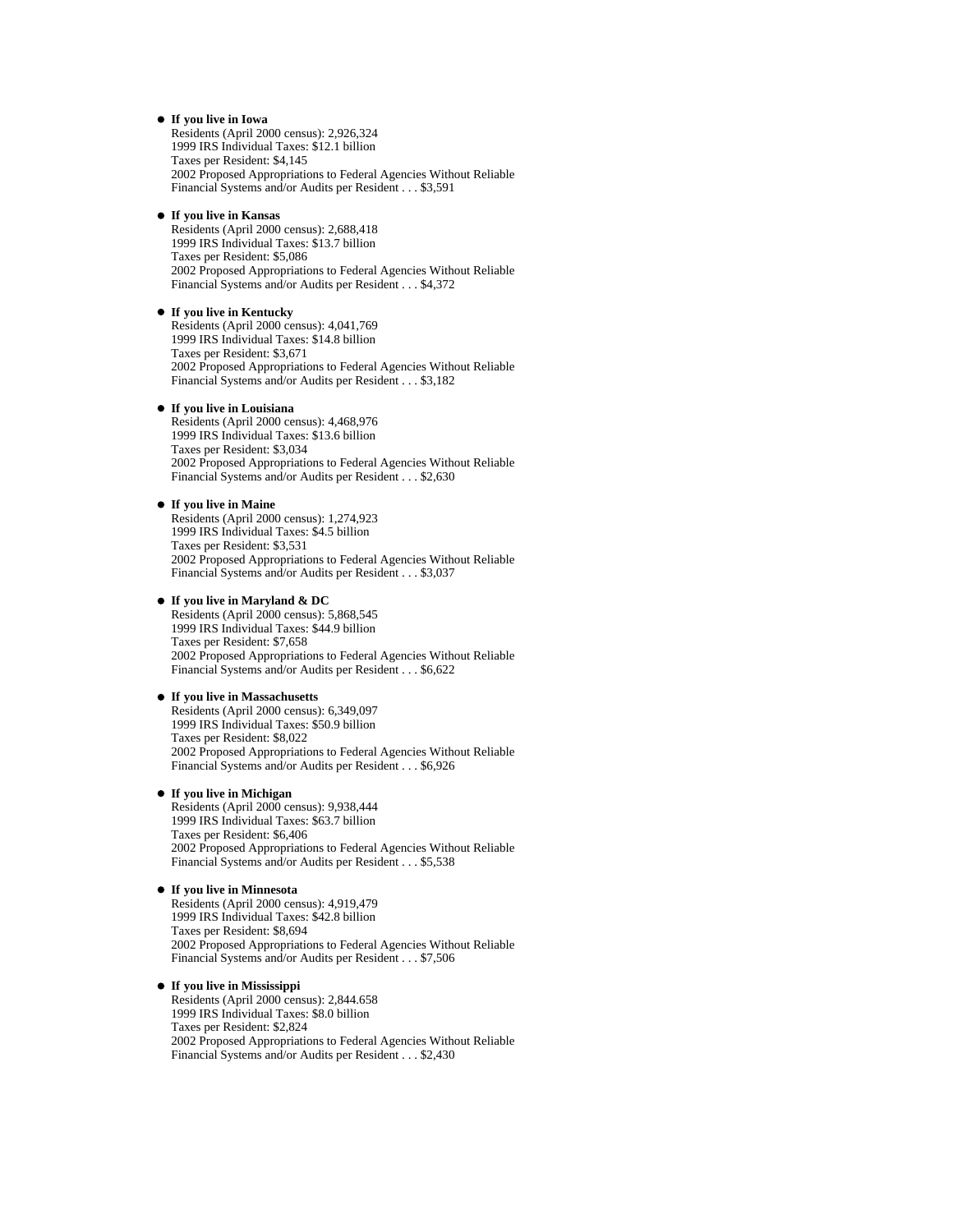#### **If you live in Missouri**

Residents (April 2000 census): 5,595,211 1999 IRS Individual Taxes: \$33.2 billion Taxes per Resident: \$5,926 2002 Proposed Appropriations to Federal Agencies Without Reliable Financial Systems and/or Audits per Resident . . . \$5,116

#### **If you live in Montana**

Residents (April 2000 census): 902,195 1999 IRS Individual Taxes: \$2.7 billion Taxes per Resident: \$2,984 2002 Proposed Appropriations to Federal Agencies Without Reliable Financial Systems and/or Audits per Resident . . . \$2,605

#### **If you live in Nebraska**

Residents (April 2000 census): 1,711,263 1999 IRS Individual Taxes: \$9.8 billion Taxes per Resident: \$5,701 2002 Proposed Appropriations to Federal Agencies Without Reliable Financial Systems and/or Audits per Resident . . . \$4,929

#### **If you live in Nevada**

Residents (April 2000 census): 1,998,257 1999 IRS Individual Taxes: \$9.6 billion Taxes per Resident: \$4,811 2002 Proposed Appropriations to Federal Agencies Without Reliable Financial Systems and/or Audits per Resident . . . \$4,152

#### **If you live in New Hampshire**

Residents (April 2000 census): 1,235,786 1999 IRS Individual Taxes: \$6.3 billion Taxes per Resident: \$5,047 2002 Proposed Appropriations to Federal Agencies Without Reliable Financial Systems and/or Audits per Resident . . . \$4,364

#### **If you live in New Jersey**

Residents (April 2000 census): 8,414,350 1999 IRS Individual Taxes: \$69.4 billion Taxes per Resident: \$8,250 2002 Proposed Appropriations to Federal Agencies Without Reliable Financial Systems and/or Audits per Resident . . . \$7,133

#### **If you live in New Mexico**

Residents (April 2000 census): 1,819,046 1999 IRS Individual Taxes: \$5.5 billion Taxes per Resident: \$3,007 2002 Proposed Appropriations to Federal Agencies Without Reliable Financial Systems and/or Audits per Resident . . . \$2,584

#### **If you live in New York**

Residents (April 2000 census): 18,976,457 1999 IRS Individual Taxes: \$145.8 billion Taxes per Resident: \$7,681 2002 Proposed Appropriations to Federal Agencies Without Reliable Financial Systems and/or Audits per Resident . . . \$6,639

#### **If you live in North Carolina**

Residents (April 2000 census): 8,049,313 1999 IRS Individual Taxes: \$35.4 billion Taxes per Resident: \$4,394 2002 Proposed Appropriations to Federal Agencies Without Reliable Financial Systems and/or Audits per Resident . . . \$3,797

#### **If you live in North Dakota**

Residents (April 2000 census): 642,200 1999 IRS Individual Taxes: \$2.4 billion Taxes per Resident: \$3,690 2002 Proposed Appropriations to Federal Agencies Without Reliable Financial Systems and/or Audits per Resident . . . \$3,230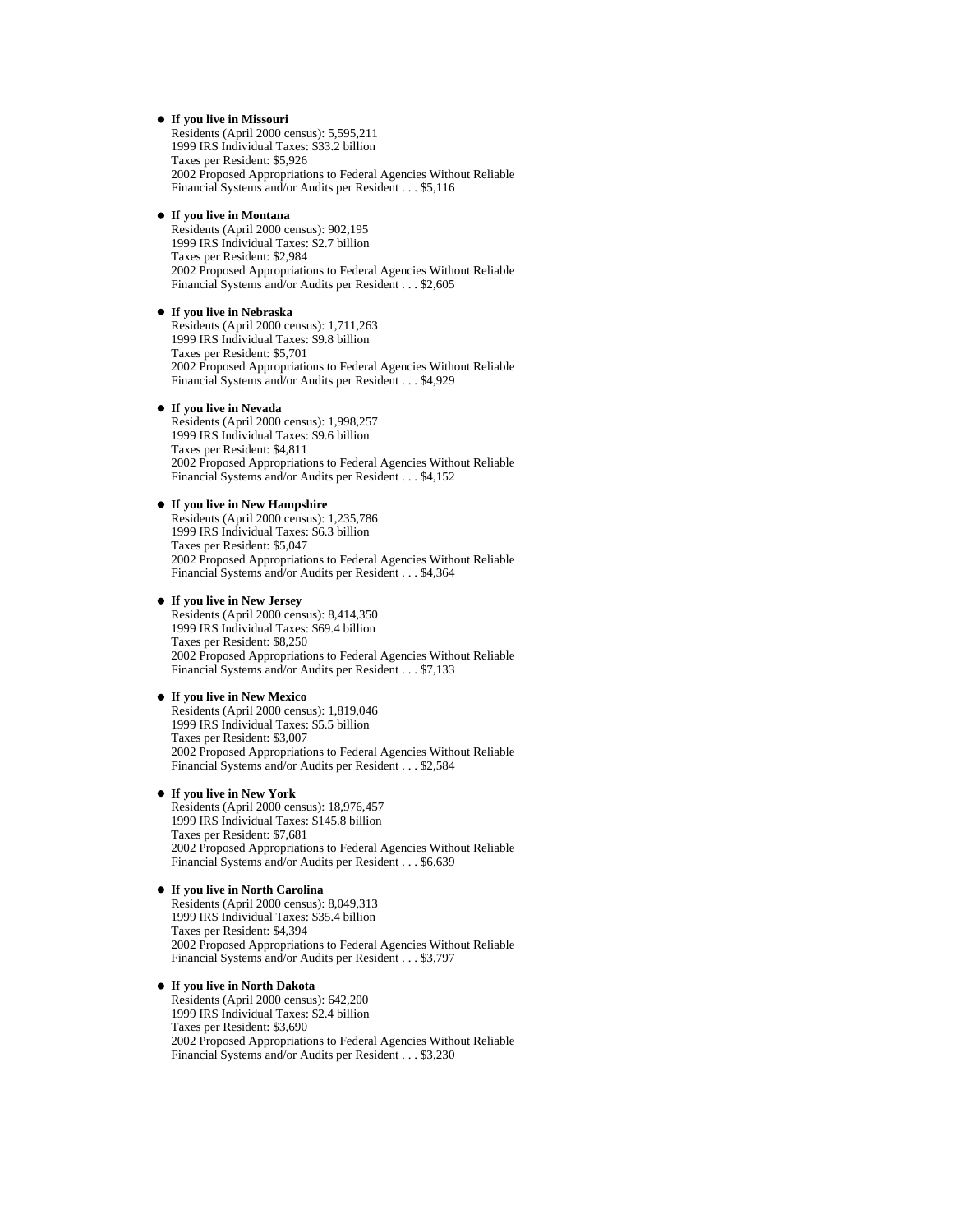#### **If you live in Ohio**

Residents (April 2000 census): 11,353,140 1999 IRS Individual Taxes: \$66.7 billion Taxes per Resident: \$5,876 2002 Proposed Appropriations to Federal Agencies Without Reliable Financial Systems and/or Audits per Resident . . . \$5,079

#### **If you live in Oregon**

Residents (April 2000 census): 3,421,399 1999 IRS Individual Taxes: \$16.1 billion Taxes per Resident: \$4,687 2002 Proposed Appropriations to Federal Agencies Without Reliable Financial Systems and/or Audits per Resident . . . \$4,042

#### **If you live in Pennsylvania**

Residents (April 2000 census): 12,281,054 1999 IRS Individual Taxes: \$70.6 billion Taxes per Resident: \$5,751 2002 Proposed Appropriations to Federal Agencies Without Reliable Financial Systems and/or Audits per Resident . . . \$4,966

#### **If you live in Rhode Island**

Residents (April 2000 census): 1,048,319 1999 IRS Individual Taxes: \$5.5 billion Taxes per Resident: \$5,288 2002 Proposed Appropriations to Federal Agencies Without Reliable Financial Systems and/or Audits per Resident . . . \$4,617

#### **If you live in South Carolina**

Residents (April 2000 census): 4,012,012 1999 IRS Individual Taxes: \$15.8 billion Taxes per Resident: \$3,943 2002 Proposed Appropriations to Federal Agencies Without Reliable Financial Systems and/or Audits per Resident . . . \$3,412

#### **If you live in South Dakota**

Residents (April 2000 census): 754,844 1999 IRS Individual Taxes: \$3.0 billion Taxes per Resident: \$3,999 2002 Proposed Appropriations to Federal Agencies Without Reliable Financial Systems and/or Audits per Resident . . . \$3,481

#### **If you live in Tennessee**

Residents (April 2000 census): 5,689,283 1999 IRS Individual Taxes: \$29.4 billion Taxes per Resident: \$5,175 2002 Proposed Appropriations to Federal Agencies Without Reliable Financial Systems and/or Audits per Resident . . . \$4,472

#### **If you live in Texas**

Texas Residents (April 2000 census): 20,851,820 1999 IRS Individual Taxes: \$104.4 billion Taxes per Resident: \$5,007 2002 Proposed Appropriations to Federal Agencies Without Reliable Financial Systems and/or Audits per Resident . . . \$4,324

#### **If you live in Utah**

Residents (April 2000 census): 2,233,169 1999 IRS Individual Taxes: \$8.8 billion Taxes per Resident: \$3,934 2002 Proposed Appropriations to Federal Agencies Without Reliable Financial Systems and/or Audits per Resident . . . \$3,406

#### **If you live in Vermont**

Residents (April 2000 census): 608,827 1999 IRS Individual Taxes: \$2.5 billion Taxes per Resident: \$4,109 2002 Proposed Appropriations to Federal Agencies Without Reliable Financial Systems and/or Audits per Resident . . . \$3,634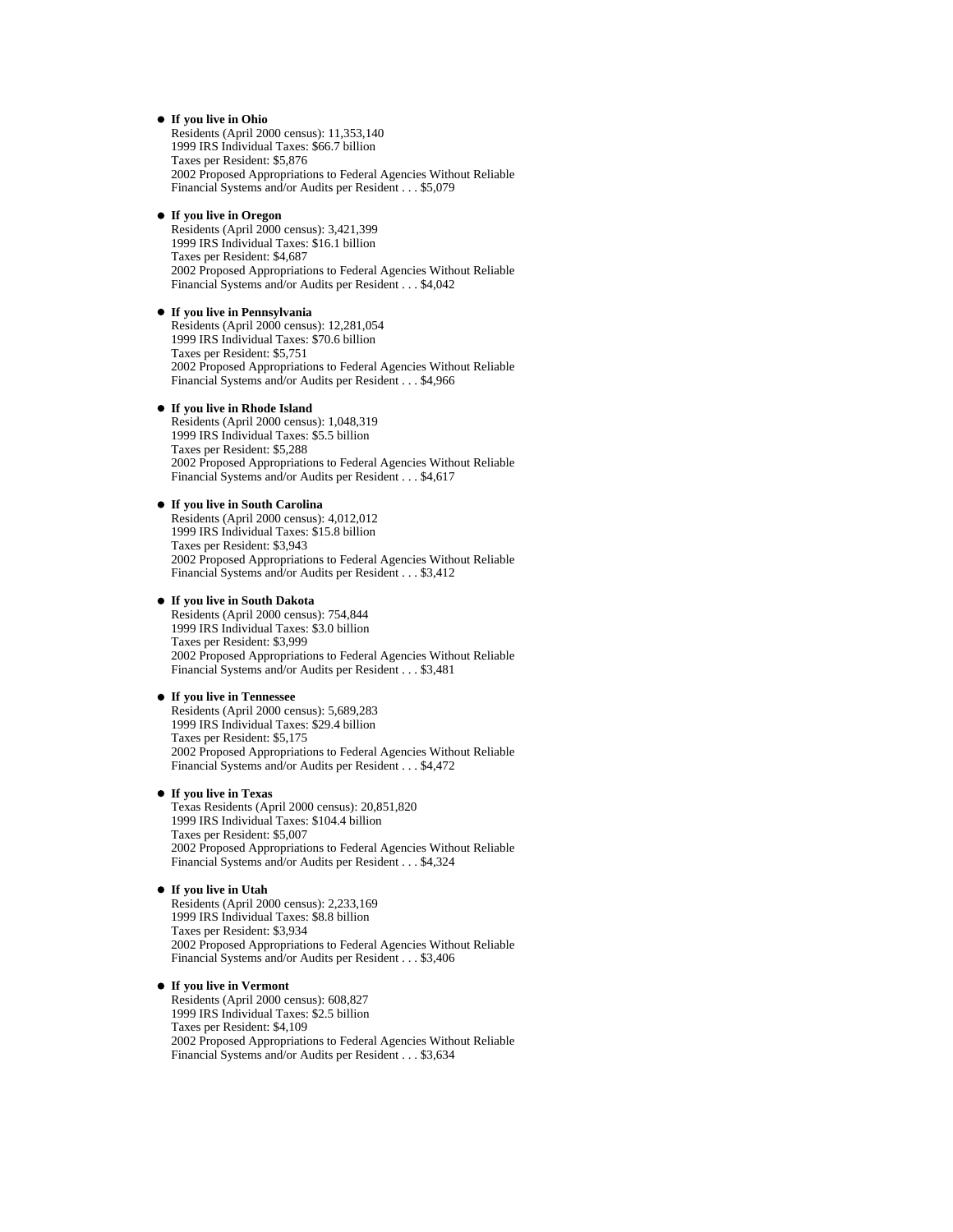```
If you live in Virginia
  Residents (April 2000 census): 7,078,515 
  1999 IRS Individual Taxes: $40.1 billion 
  Taxes per Resident: $5,667 
  2002 Proposed Appropriations to Federal Agencies Without Reliable 
  Financial Systems and/or Audits per Resident . . . $4904 
If you live in Washington
  Residents (April 2000 census): 5,894,121 
  1999 IRS Individual Taxes: $38.4 billion 
  Taxes per Resident: $6,521 
  2002 Proposed Appropriations to Federal Agencies Without Reliable 
  Financial Systems and/or Audits per Resident . . . $5,631 
If you live in West Virginia
  Residents (April 2000 census): 1,808,344 
  1999 IRS Individual Taxes: $4.4 billion 
  Taxes per Resident: $2,434 
  2002 Proposed Appropriations to Federal Agencies Without Reliable 
  Financial Systems and/or Audits per Resident . . . $2,064 
If you live in Wisconsin
  Residents (April 2000 census): 5,363,675 
  1999 IRS Individual Taxes: $28.6 billion 
  Taxes per Resident: $5,340 
  2002 Proposed Appropriations to Federal Agencies Without Reliable 
  Financial Systems and/or Audits per Resident . . . $4,615 
If you live in Wyoming
  Residents (April 2000 census): 493,782 
  1999 IRS Individual Taxes: $1.9 billion 
  Taxes per Resident: $3,976 
  2002 Proposed Appropriations to Federal Agencies Without Reliable
```
# Financial Systems and/or Audits per Resident . . . \$3,360

# **Based On**

Audit reports and testimony by federal agency inspectors general and the General Accounting Office for federal fiscal 1998-2000, "report cards" from Congressman Horn's subcommittee of the House Government Reform Committee and Chairman Thompson's report on Senate Governmental Affairs Committee, "Government on the Brink." [PDF: Volume 1 and Volume 2]

## **And to make matters worse, you have already lost . . . .**

Two of the agencies that cannot produce working financial systems, DOD and HUD, have reported \$3.3 trillion missing for fiscal 1998, 1999 and 2000. That works out to about \$11,700 per US resident, based on April 2000 census of 281,421,906 Americans.

Send corrections and suggestions to:

catherine@solari.com

May 22, 2002 Hickory Valley, Tennessee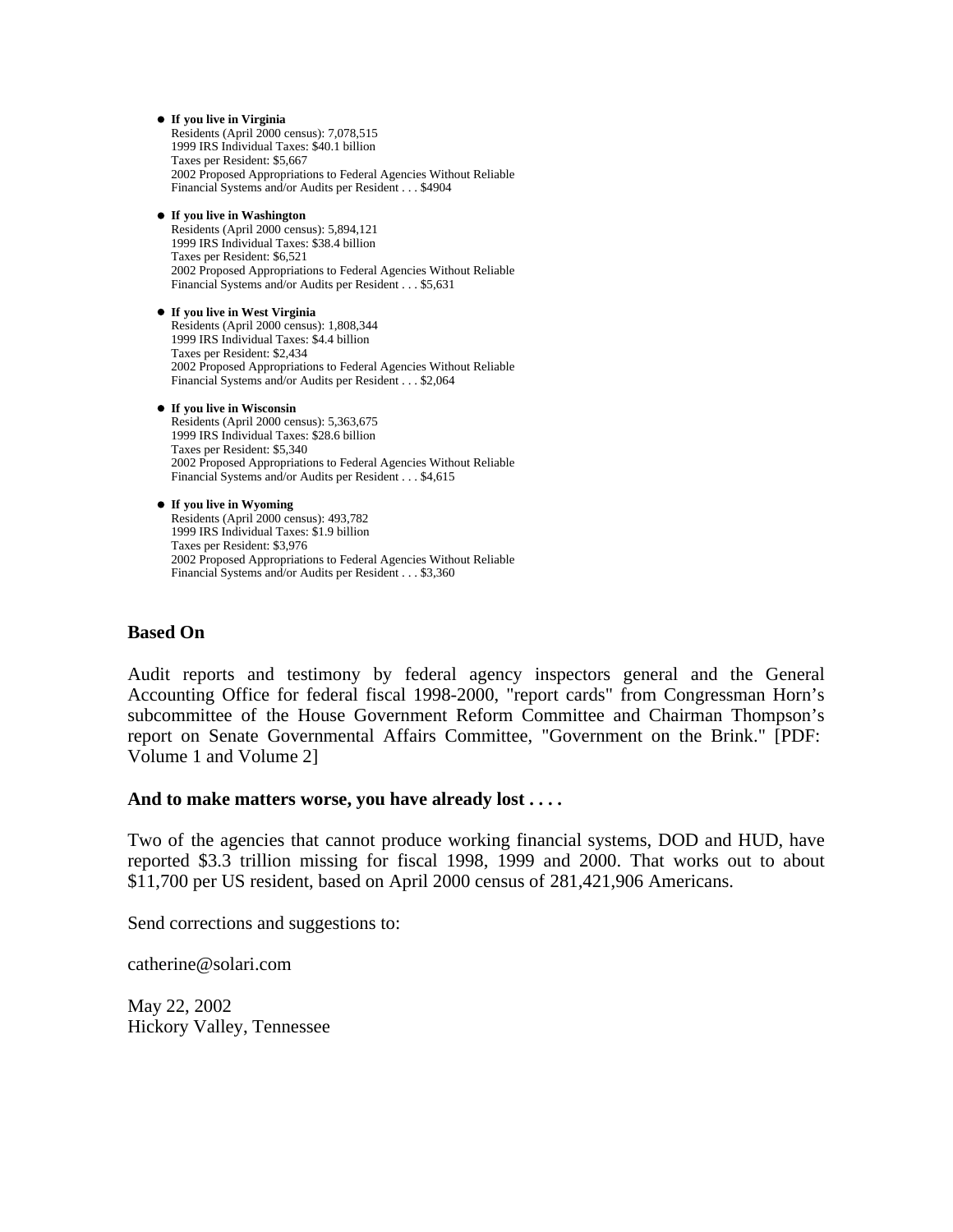

 $MR$ ,  $GLOBAL$ ; The Representative of the People meets the People...

Letter To Congressman Van Hilleary (R-TN)

May 22, 2002

Congressman Van Hilleary (R-TN) 114 Cannon House Office Building Washington, DC 20515

Van Hilleary for Governor P.O. Box 680127 Franklin, TN 37068-0127

*Re: Failure of Federal Agencies to Produce Independent Annual Certified Financial Statements and Reliable Financial Systems; \$3.3 Trillion of Undocumented Adjustments at the Department of Housing and Urban Development (HUD) and Department of Defense (DOD) for fiscal 1998-2000 (the "missing money").*

Dear Congressman Hilleary:

I had the opportunity to attend your presentation in early March at the offices of First South Bank in Bolivar. You reviewed your qualifications to serve as our next Governor of Tennessee. Your focus was on the importance of your qualifications and ability to bring financial responsibility and accountability to Tennessee state government. During questions and answers, you confirmed that you were aware that there was over \$3.3 trillion of missing money at DOD and HUD for fiscal 1998-2000. When asked what you had done to figure out what money is gone and how we get it back and make sure that this does not happen again, your response was that you were only one of more than 400 members of the House of Representatives and that there was really nothing you could do.

As a follow up, I have prepared the following questions with the help of the members of the Hickory Valley Baptist Church Women's Bible Class. Your responses to more specific questions are necessary for us to assess your qualifications to manage complex government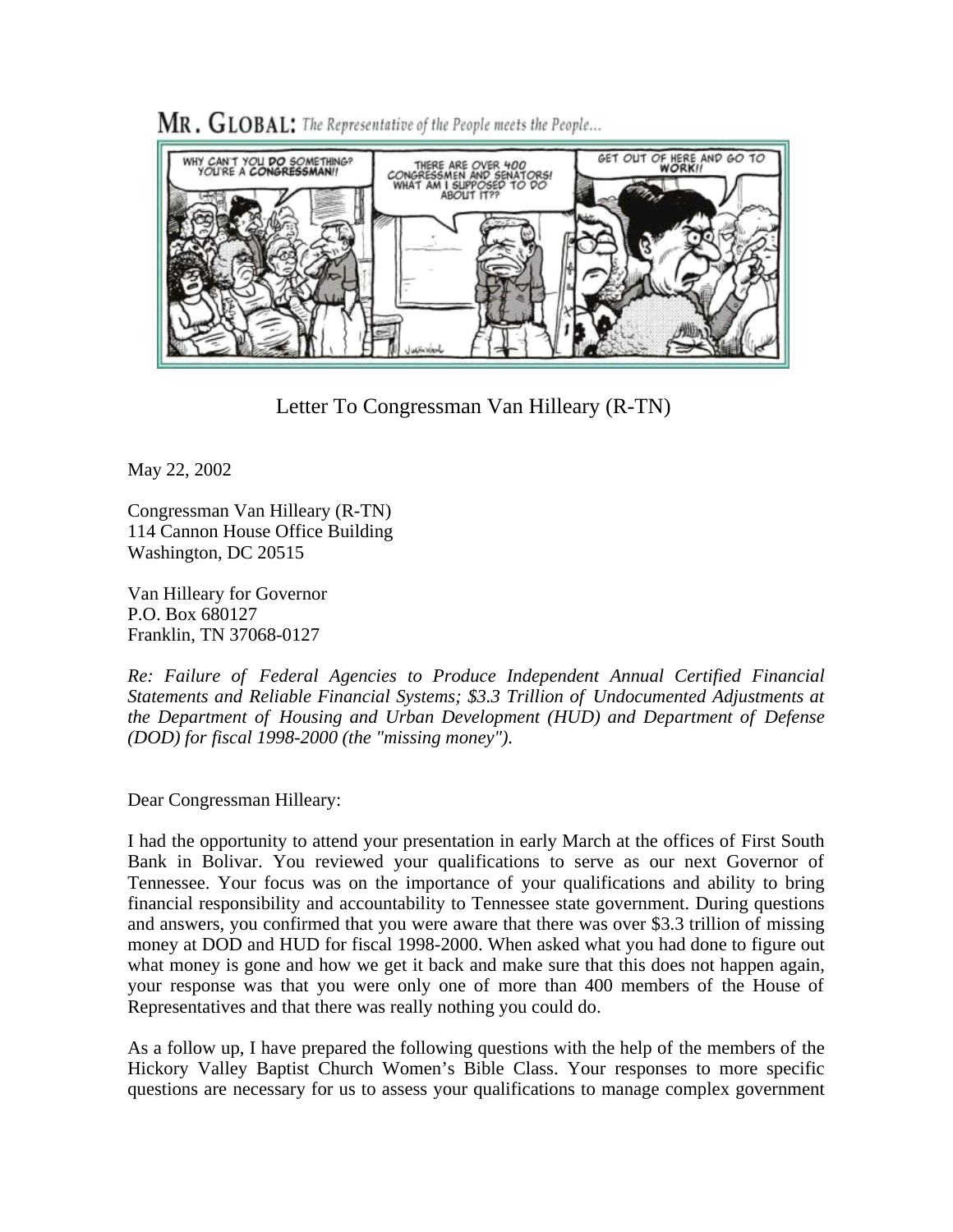budgets and financial problems. They will also help us to understand what actions we can take to ensure that our tax dollars are managed according to the law and lost or stolen money is recovered and returned to the US Treasury.

We appreciate your sending a written response to our questions to:

The Hickory Valley Baptist Church - Women's Bible Class PO Box 157 Hickory Valley, Tennessee 38042

We anticipate asking these or similar questions to the other candidates running in Tennessee this year.

If you have any questions, please do not hesitate to contact me at catherine@solari.com . Thank you for your attention to this matter.

Sincerely yours,

Catherine Austin Fitts Solari, Inc.

Attachment: Questions

C<sub>c</sub>:

Members, Hickory Valley Baptist Church, Women's Bible Class Tennessee Media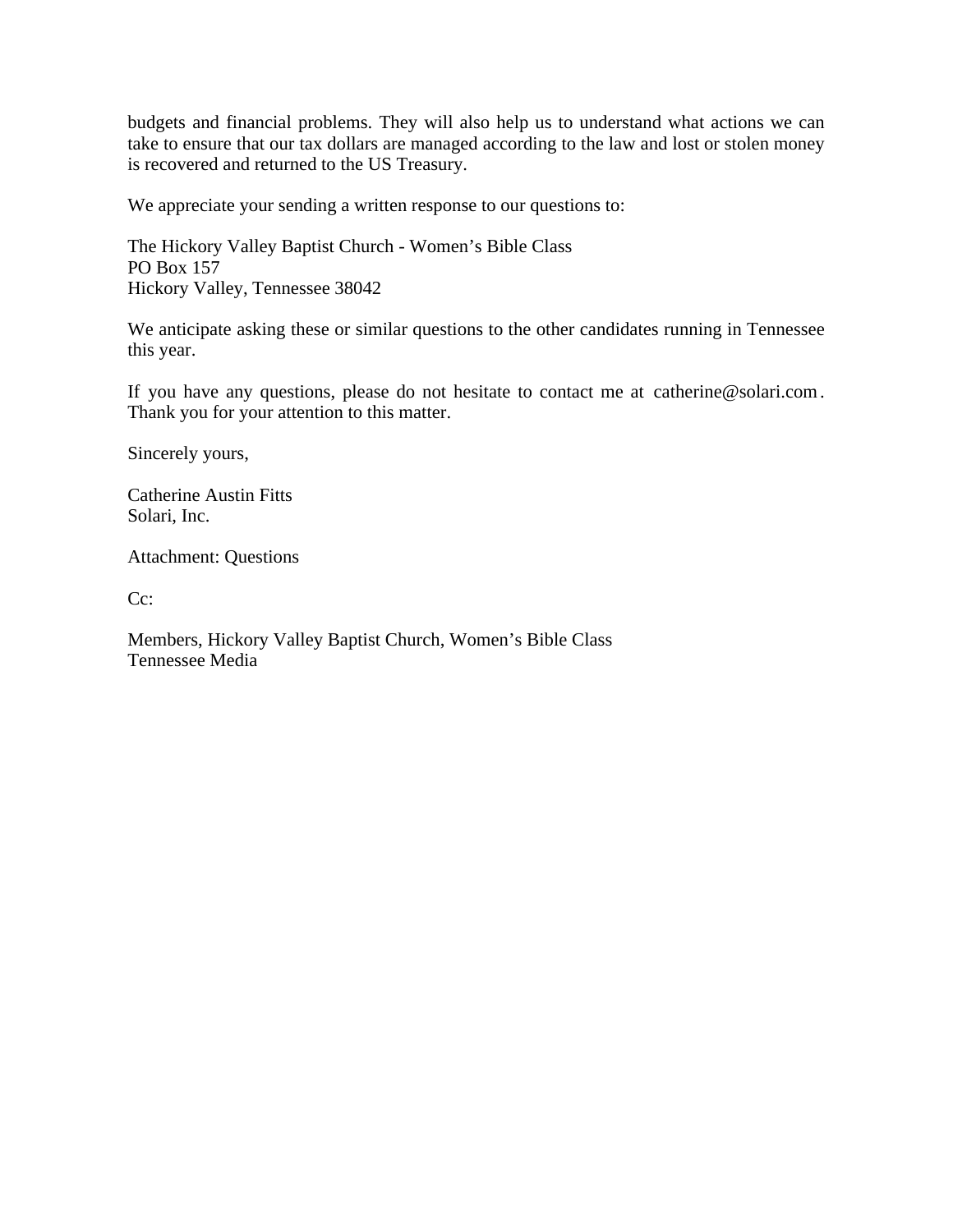

 $\rm MR$  ,  $\rm GLOBAL$ ; Jut jawed and firm, the Representative of the People hears their cry for Justice...

Questions: Actions You Have Taken to Identify and Return Our Missing Money

# **I. Committee Positions and Appropriation Votes**

What have your committee responsibilities been since the fall of 1997? Please explain briefly how they relate to oversight of the agencies that have reported large undocumented adjustments and missing money from fiscal 1998 on, including DOD, HUD, Education and the Department of Interior - Bureau of Indian Affairs, and provide your voting record on appropriations for these agencies for the federal budget years 1999-2003.

# **II. Education**

What steps have you taken to inform yourself about the missing money and the failure of federal agencies to manage their resources properly from the fall of 1997 to date?

# **III. Staff Assignments**

What steps have you taken to assign your staff resources to investigating or trying to illuminate or recapture the missing money from fiscal 1998 to date? Please describe briefly.

# **IV. Letters and Meetings**

What correspondence have you initiated and what meetings have you requested with the following agencies to stop any losses and fraud and to get any missing money back?

**Department of Treasury**

**DOD**

**HUD**

**Department of Education**

**Office of Management and Budget**

**Department of Interior - Bureau of Indian Affairs**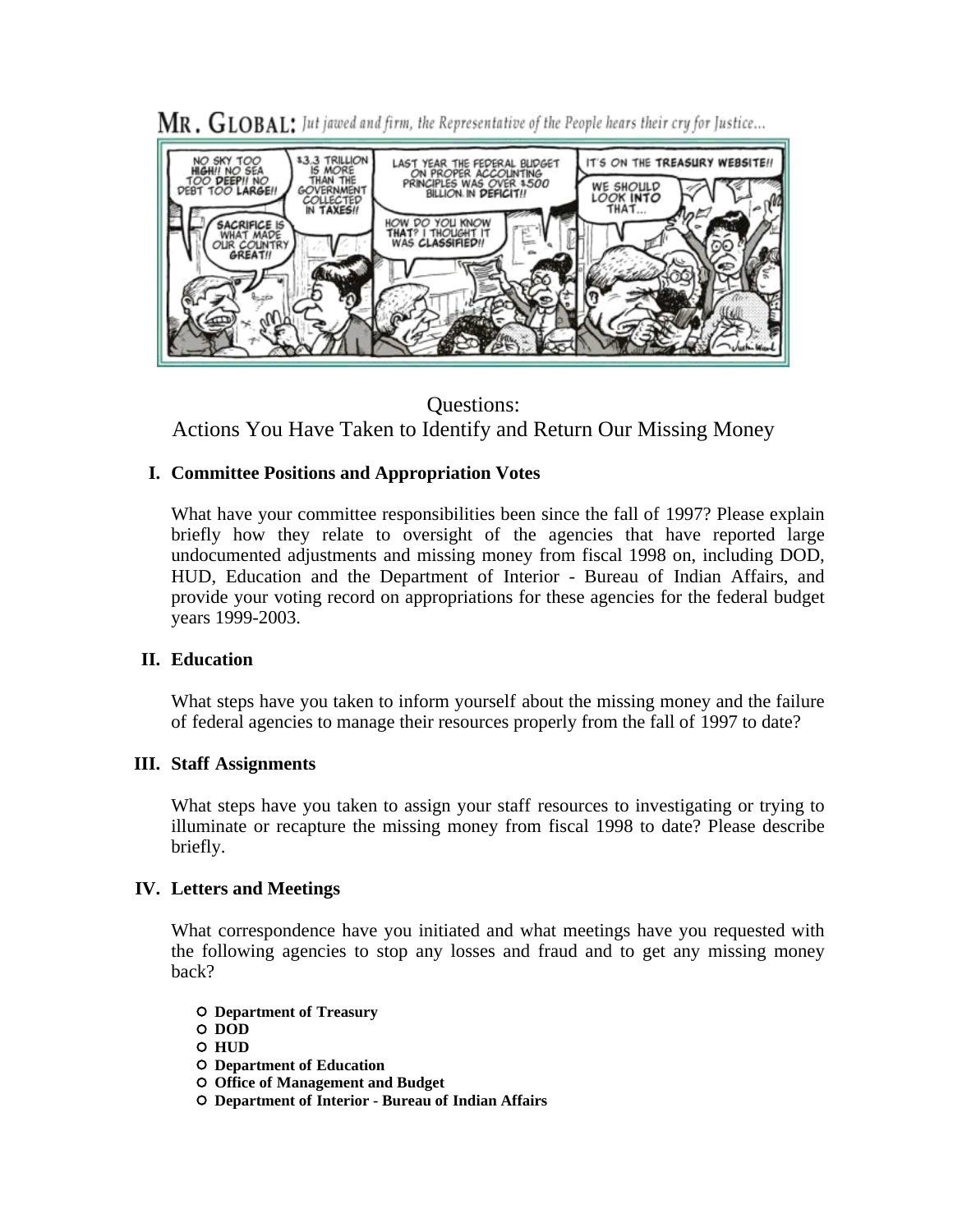What steps have you taken to have the above agencies illuminate cash bonus payments to personnel involved in accounting and financial management or agency leadership? In this respect, what correspondence and meetings have you initiated with:

### **O** Office of Personnel Management

# **V. Requests for Investigations**

Please list all requests for investigations that you have made of the agencies and offices with responsibility to investigate federal financial and contracting fraud and related personnel and contractor management issues, including:

- **General Accounting Office**
- **Inspector General -- DOD**
- **Inspector General -- HUD**
- **Inspector General -- Education**
- **Inspector General -- Department of Treasury**
- **Inspector General -- Interior (Bureau of Indian Affairs)**
- **Department of Justice**
- **President's Council on Integrity and Efficiency**
- **Office of Personnel Management**

Please list all requests that you have made for analysis of the impact of the missing money on the federal credit and the feasibility and cost of financing the federal deficit and government operations as well as the impact on the competitive value of the US dollar in world markets, including from:

- **Congressional Budget Office**
- **Congressional Research Office**
- **Department of Treasury**

# **VI. Disclosure and Oversight of Contractors**

Please list all efforts you have made with any agencies to:

- publicly identify contractors responsible for management of agency computer and information systems as well as accounting, depository and payment software and systems;
- hold contractors accountable for performance;
- $\circ$  recapture payments where contractors fail to perform.

Have you asked for recommendations for reform regarding contractor choice, compensation and accountability from:

- **General Services Administration**
- **DOD Audit**
- **Department of Justice**

Will you commit to provide the public during this election cycle with a contracting budget for each agency that is missing money? If not, why not?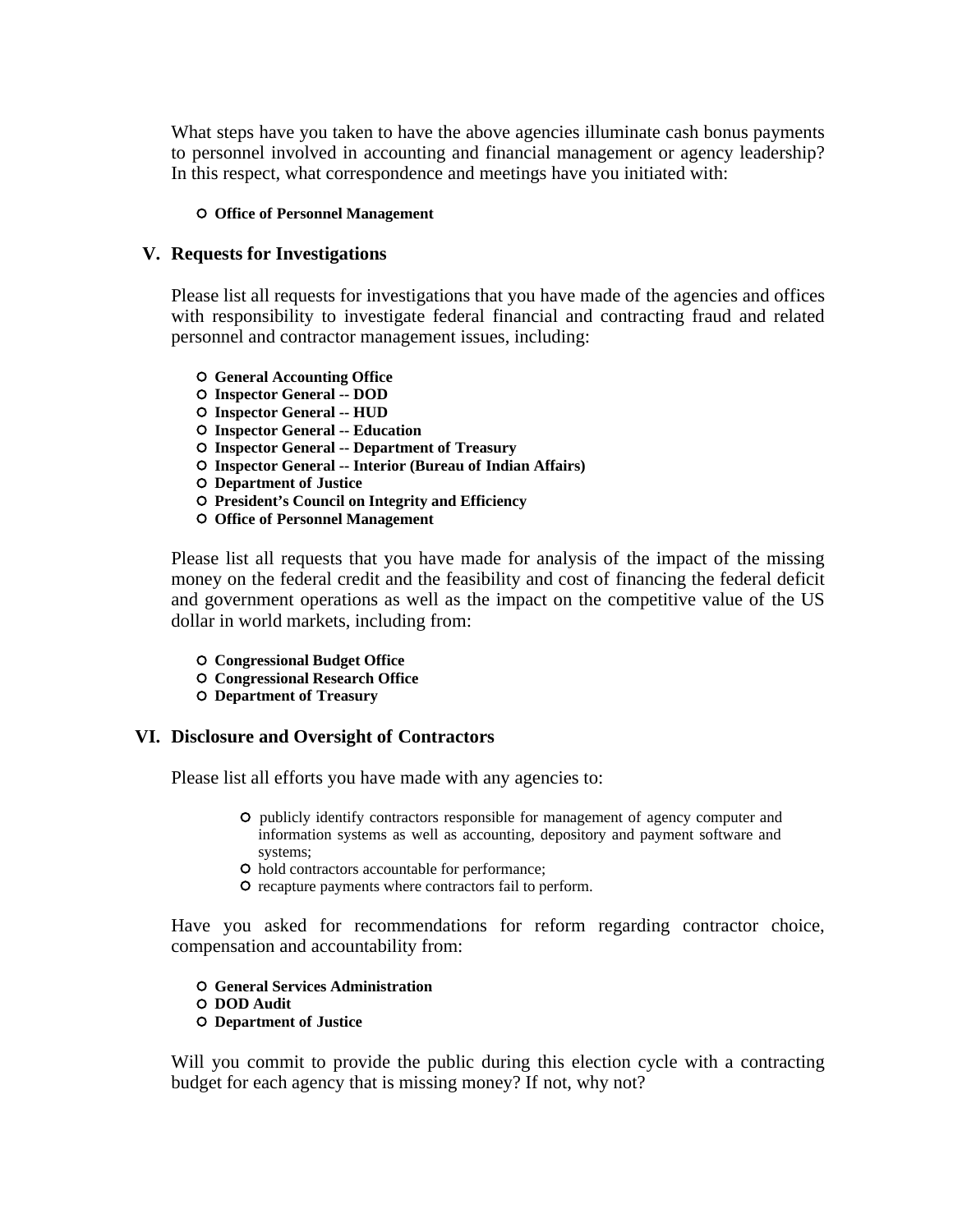# **VII. Hearings**

What hearings have you held or intend to hold regarding the missing money?

## **VIII. Floor Speeches by Special Order**

How many floor speeches have you given or do you intend to give about the missing money?

## **IX. Education and Enlistment of other Congressional Representatives**

What efforts have you made to educate or enlist your other Congressional representatives and leadership?

## **X. Education of Constituents**

The missing money is the equivalent of \$11,700 per American citizen. What is your annual budget funded by taxpayers to communicate with your constituents? Please list the efforts you have made to communicate about the missing money with your constituents and engage their support in protecting our resources?

# **XI. Legislation**

What legislation have you introduced or co-sponsored to enforce financial accountability in the federal government, including recapturing monies lost or stolen? What legislation have you introduced or co-sponsored to ensure transparency or support enforcement efforts with concrete consequences for failure to perform:

- Accessible public disclosure of all federal contracts and contracting budgets by agency and by geographic location;
- Accessible public disclosure of all federal appropriations, assets and credit originations and portfolios by place;
- Firing and debarment of contractors who fail to perform their responsibilities to build and manage reliable and trustworthy financial systems;
- Conditioning of budget authorizations and appropriations on maintenance of financial standards;
- Conditioning of agency cash bonuses on agency financial performance;
- O Recapturing of missing money.

### **XII. Campaign Donations**

Please list the campaign donations you have received from federal government contractors at DOD, HUD, the Department of Treasury and Interior, as well as their law firms, lobbyists, employees and investors.

## **XIII. Your Actions Prior to November**

Please list the actions that you will commit to take between now and the elections to find our missing money and get it back.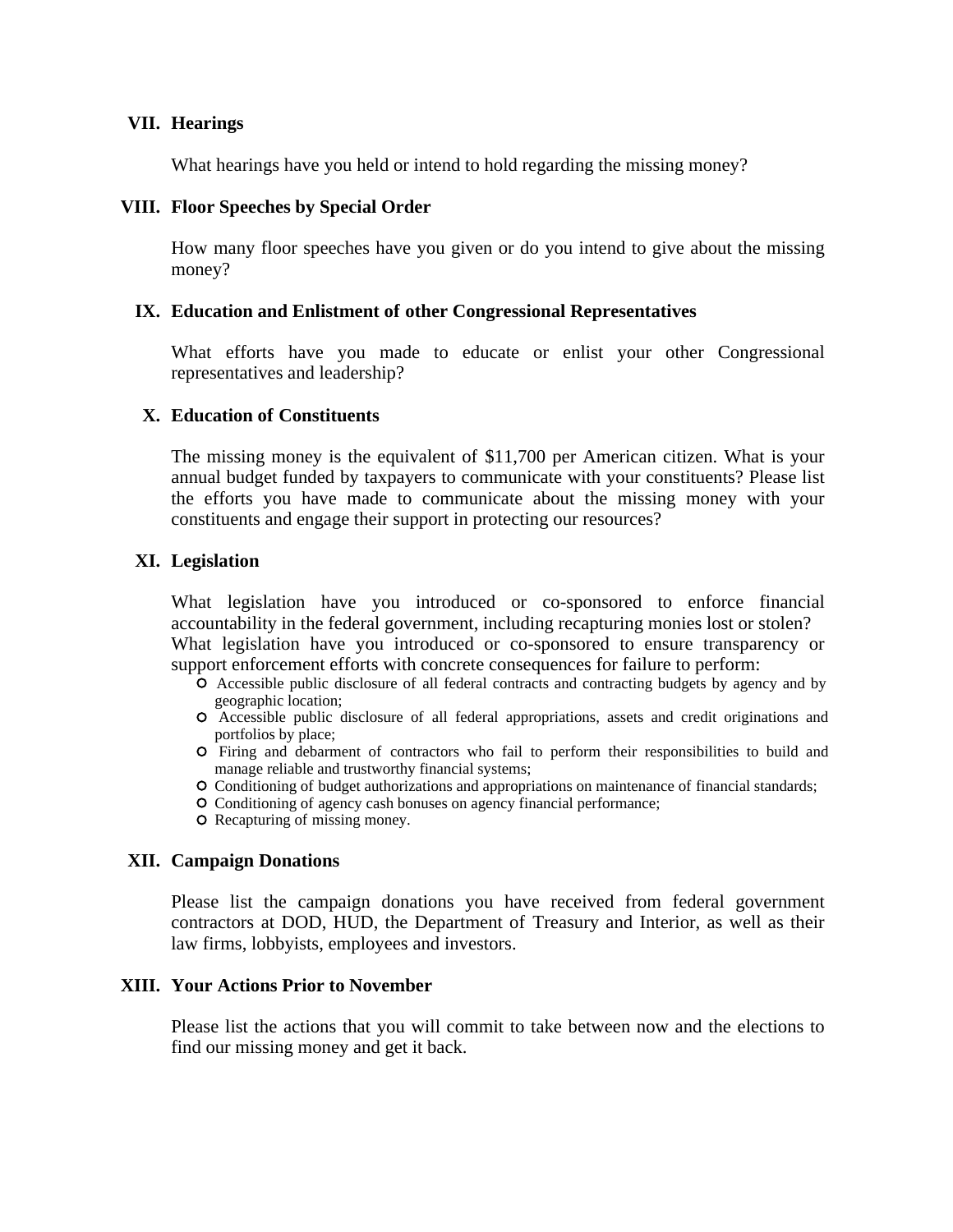$\rm MR$  ,  $\rm GLOBAL$  . And the People learn just who their representative represents...



# **How the Money Works in Your Government**

- Government Contracts, Contractors and Subsidies O Top Federal Contractors
- US Treasury Depository
- All Agencies Missing Money
- **Congressional Oversight Committees**
- Who Engineers the Deals in Washington
- Get Your Money Back Campaign 2002 Pictures
- Other Federal and Place Based Financial Information
- Tax Information
- Selected Articles/Transcripts
- on the Missing Money and Related Government Contractors
- The Big Picture

Learn more about how the money works for our congressmen and senators while our money went missing and they did not stop it or get it back yet. To read the financial filings and donation history of our elected Representatives, as well as information on law firms, lobbyists and corporations and political action committees (PACS) and a treasure chest of other information on "how the money works" in your government see Open Secrets - Money in politics data (www.opensecrets.org).

Ask your congressman and senators about stock market profits by banks, corporations, government contractors and investors that fund our political parties and congressional campaigns. To learn more about the corporations whose political action committees (PACs) and insider stock deals and stock option profits (fueled by government subsidies, credit programs and contracts) fund your specific candidates go to SEC filings ( www.freeedgar.com ) provides corporate financial statements and stock filings with the Securities & Exchange Commission; annual proxies list boards, compensation and large investor's ownership positions. If you get the names of their law and accounting firms and investors from the proxies, you can check their donations at opensecrets.org as well as employees and their PAC as well via Stock Quotes & History (finance.yahoo.com). which tracks stock performance against policy and budget changes in government programs, contracts and regulations and failure to enforce and the flow of donations to your candidate.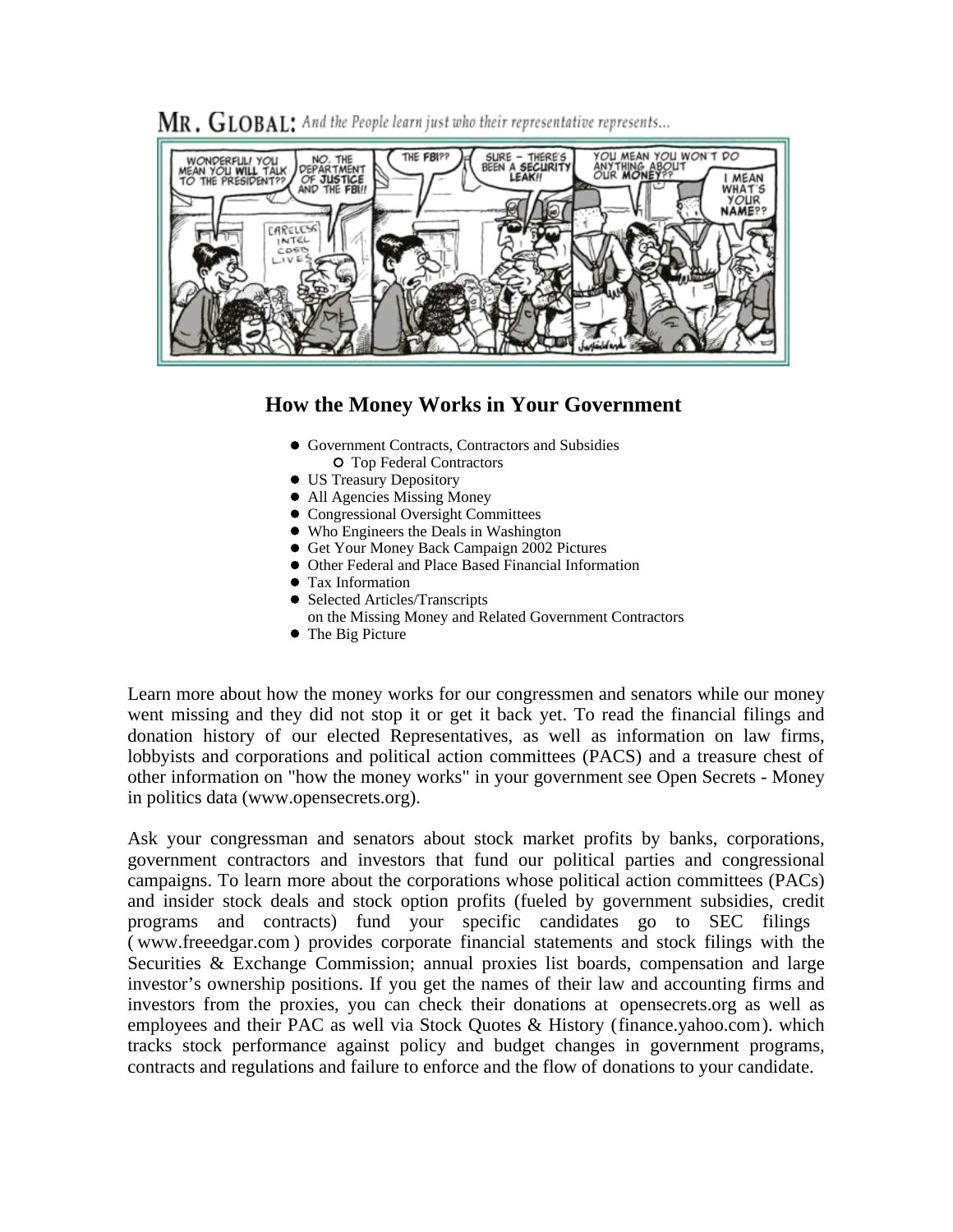# **Government Contracts, Contractors and Subsidies**

For All States see Eagle Eye (www.eagleeyeinc.com)

# **Top Federal Contractors**

- List of the Top 100 Defense Contractors http://www.govexec.com/top200/01top/s3chart.htm
- List of the Top 100 Federal Civilian Agency Contractors http://www.govexec.com/top200/01top/s4chart.htm
- List of the Top Federal Contractors By Civilian Agency http://www.govexec.com/top200/01top/purchaseother.htm
- List of the Top 100 Federal Information Technology Contractors 1-50: http://www.washingtontechnology.com/top-100-2001/top-100.html 51-100: http://www.washingtontechnology.com/top-100-2001/top-100-2.html
- Government Contractor Owned by Department of Justice: Federal Prison Industries, Inc. UNICOR ( www.unicor.gov ). (Federal agencies are required to buy products available from Unicor. It is a "mandatory source provider." For a federal agency to buy products from another source requires obtaining a waiver from Unicor.) See Unicor's product list: http://www.unicor.gov/schedule/

# **US Treasury Depository**

New York Federal Reserve (www.ny.frb.org)

Do you pay for things that don't work? Do you pay for products and services that never work year after year? Why are government contractors rewarded for failure?

- Write to the CEO, board members and investors of the government contractors paid to build and manage reliable computer accounting and payment systems at the agencies missing money and demand our money back -- starting what they were paid to manage our money!
- Insist that your pension funds, mutual funds, IRAs and investment advisors dump the stocks of these companies until we get our missing money back.
- Stop purchasing their products and services.
- Pull your deposits out of their banks.
- Figure out who their investors are and pull your money out of their mutual funds and banks and other companies.
- While our money is missing, they need to be missing our money.
- Vote in the marketplace with your time and money today.
- Switch your purchases, your deposits, your investments and your associations to banks, companies and investment advisors owned and run by people not involved in losing or stealing our money or in Enron type activities that burn up our tax money. (See The Real Deal About Enron, interview with Catherine Austin Fitts by Daniel Armstrong, January 2003.)
- Find out who their lawyers, accountants and lobbyists are and do the same with them.

# **All Agencies Missing Money**

Here are the corporations who run the federal agencies where our money has gone missing:

- US Treasury Depository New York Federal Reserve (US Treasury Depository, www.ny.frb.org) (+)
- Department of Defense: 100 Defense Contractors (www.govexec.com/top200/01top/s3chart.htm) (+)
- Department of Housing and Urban Development: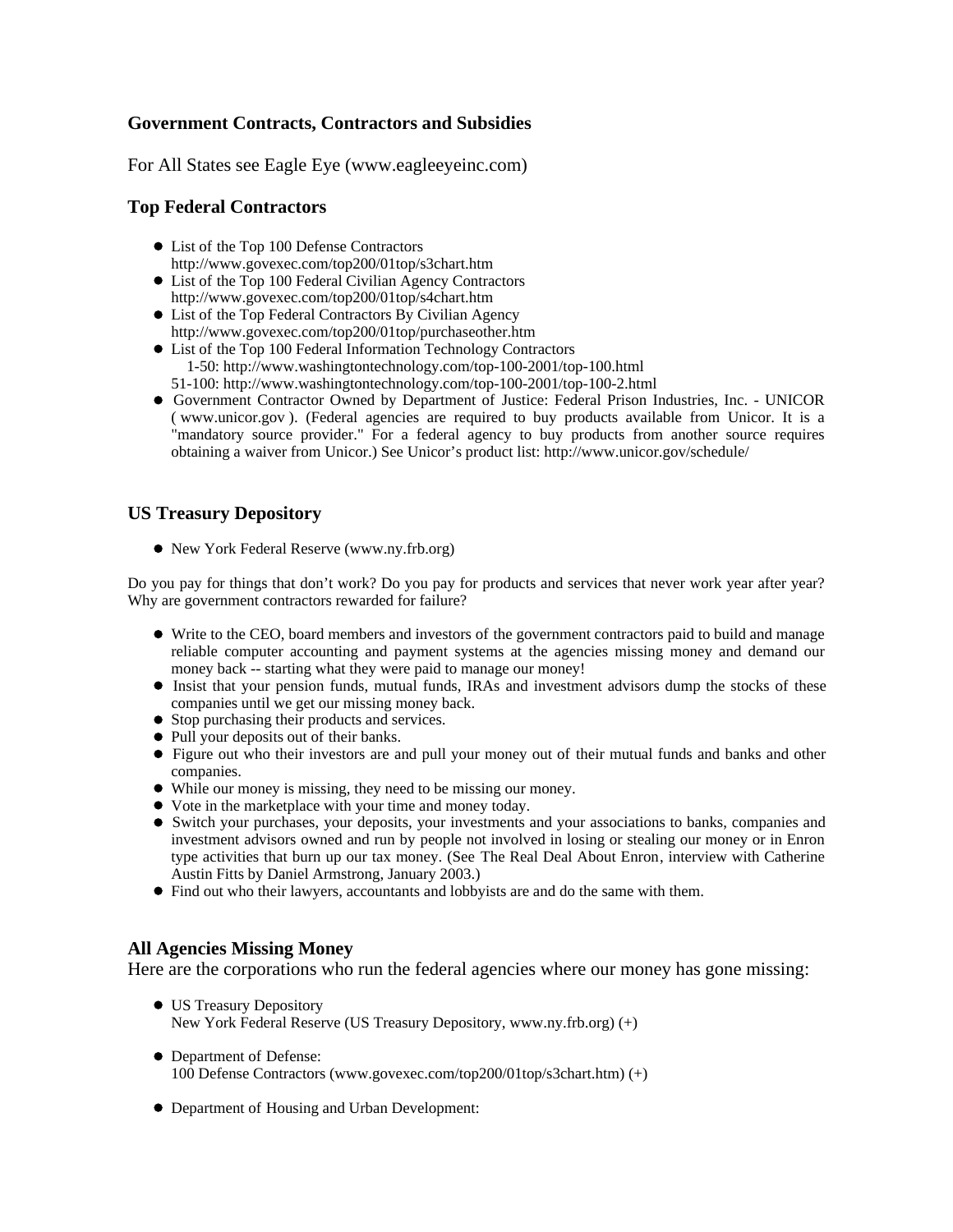Selected Contractors at HUD, including its financial operations Federal Housing Administration (FHA) and Government National Mortgage Association (Ginnie Mae):

- Lockheed-Martin (www.lockheedmartin.com) (+)
- J-P Morgan-Chase (www.jpmorganchase.com) (+)
- $O$  DynCorp (dyncorp.com)  $(+)$
- AEW Capital Management (www.aew.com/AEW/)
- AMS Global Business and IT Consultants (www.ams.com)
- Arthur Anderson (www.andersen.com) (+)
- ARCO Management (www.arcomgt.com)
- $O$  Harvard Corporation and Endowment (www.harvard.edu)  $(+)$
- Ervin & Associates (www.contracts.ogc.doc.gov/fedcl/opinions/99opin/96-504C.html)
- EDS global information technology (IT) services (www.eds.com)
- O Price Waterhouse Coopers (www.pwcglobal.com)
- ICF Consulting (www.icfconsulting.com)

Issuers, Dealers and Holders of Ginnie Mae (HUD) Securities and Other Securities Using FHA (HUD) credit and subsidy. (+) All Ginnie Mae (HUD) Issuers:

- www.ginniemae.gov/issuers/sf\_issuers.pdf
- www.ginniemae.gov/issuers/mf\_issuers.pdf
- Department of the Interior --

Bureau of Indian Affairs

Department of Education

US Treasury

Internal Revenue Service

www.govexec.com/top200/01top/purchaseother.htm

**+** Indicates significant involvement of a board member, lead investor or the bank or corporation in Enron bankruptcy and Enron On Line Trading in public disclosure to date. Fo more on continuing Enron Cover Up, and potential linkages to our missing money see " Enron: The Anatomy of a Cover-Up," Dennis Bernstein interview with Catherine Austin Fitts, KPFA, 3/12/02 and "The Real Deal About Enron," Daniel Armstrong interview with Catherine Austin Fitts , January 2003.

# **Congressional Oversight Committees**

- Senate Governmental Affairs
- Senator Fred Thompson's June 2001 Government Management Report, "Government at the Brink," is published in PDF format in two volumes: "Volume I: Urgent Federal Government Management Problems Facing the Bush Administrion," and " Volume II : An Agency by Agency Examination of Federal Government Management Problems Facing the Bush Administrion."
- House Committee on Government Reform: Subcommittee on Government Efficiency, Financial Management and Intergovernmental Relations

# **Who Engineers the Deals in Washington --and Make Sure We Help Get Our Money Back From Them Too**

- Biggest Donors by Industry: www.opensecrets.org/industries/index.asp
- Top 20 Washington Law Firms: Revenues and Profits: And Profits Per Partner, 2001 www.law.com/special/professionals/chart\_top\_20\_dc.html
- from "2000 EDITION Influence, Inc., The bottom line on Washington lobbying": Top Washington Lobbyists: www.opensecrets.org/pubs/lobby00/lobby.asp
	- Top Buyers of Lobbying Services: www.opensecrets.org/pubs/lobby00/topspenders.asp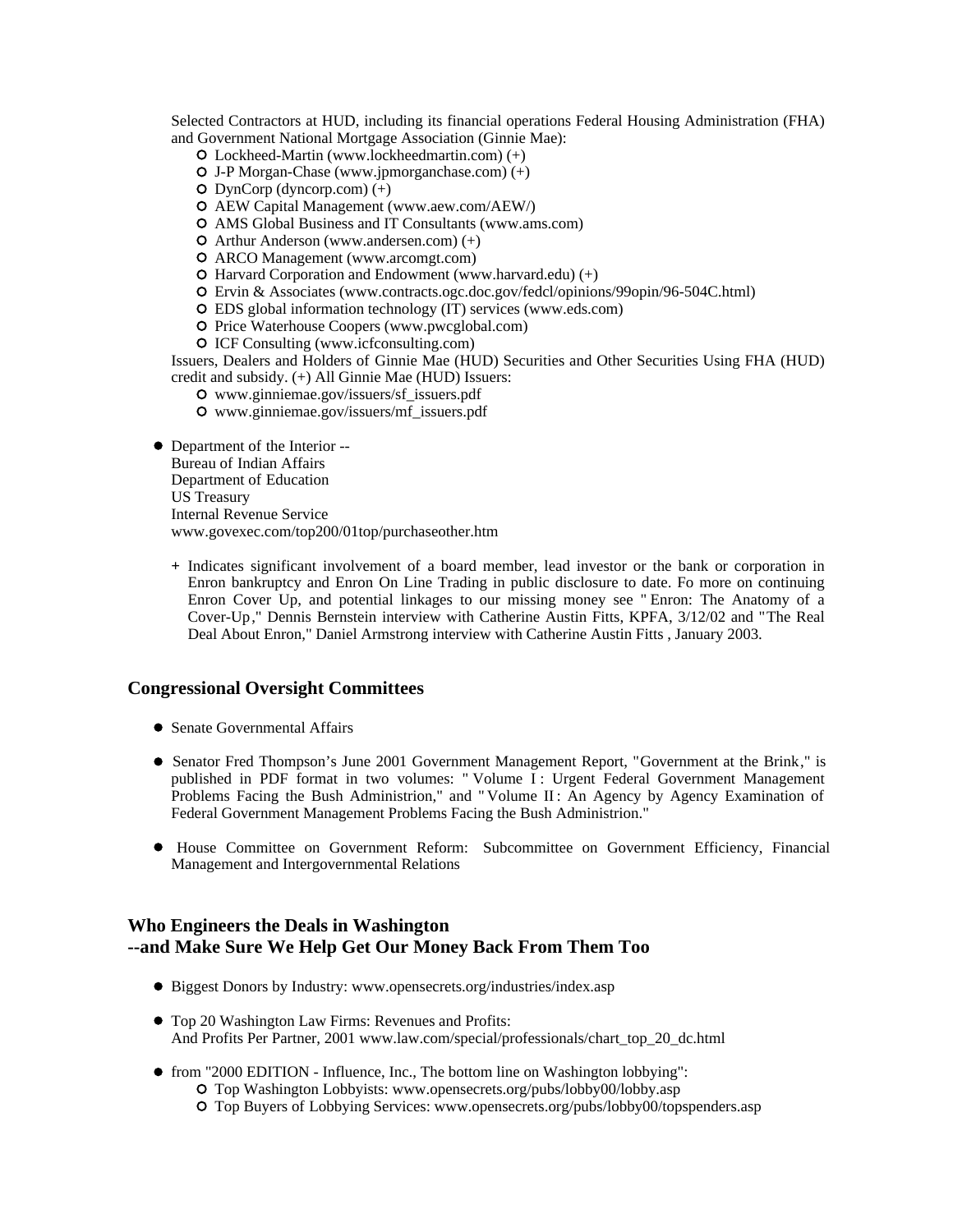- Top PACs: www.opensecrets.org/pacs/index.asp
- Who Got Campaign Contributions from Enron and Arthur Anderson? www.opensecrets.org/news/enron/index.asp

Stop watching the TV stations owned by the government contractors (and their investors) who control the computer, accounting  $\&$  payment systems at the missing money agencies:

Who Controls the Media? www.nowfoundation.org/communications/tv/mediacontrol.html

# **Get Your Money Back Campaign 2002 Pictures**

Are your congressman and senators telling you to tell your children to just say not to drugs and yes to paying for more federal enforcement? Print out these pictures, take them to your local campaign stop and local party meetings and tell your congressman and senators and party officials to learn how to say no to Wall Street, The New York Federal Reserve Bank, government contractors corporatons and their investors.

The Chairman of the New York Stock Exchange Says YES with a Full Body Hug: "NYSE's Richard Grasso and the Ultimate New Business 'Cold Call'" www.ratical.org/co-globalize/narcoDollars.html#p1d

Sundance Film Festival Award for Best On-Line Video on Who Is Pushing Illegal Drugs to Our Kids: "Crack the CIA", www.guerrillanews.com/crack/

### **Other Federal and Place Based Financial Information**

- Gold Anti-Trust Action: US Treasury and NY Federal Reserve Bank Manipulation of the Gold Market www.gata.org
- Consolidated Financial Reports for the Federal Government, fiscal 1995-2001 http://www.fms.treas.gov/fr/
- FirstGov (Umbrella Website for Federal & State and Local Websites -- Including Links to Individual Agency Inspector General Sites with Individual Agency Annual Audits and Performance and Material Weakness Reports) firstgov.gov
- General Accounting Office (Congressional Auditor) www.gao.gov
- Bureau of Economic Analysis www.bea.gov
- Methods to Determine Whether State and Local Governments Have Surpluses of Your Tax Dollars www.cafrman.com
- Walter Burien's Links (CAFR) to Information on the Comprehensive Annual Financial Reports members.aol.com/\_ht\_a/cafr1/CAFR.html
- CSU Northridge Community Information by Zip Code library.csun.edu/mfinley/zipstats.html
- U.S. Census Bureau www.census.gov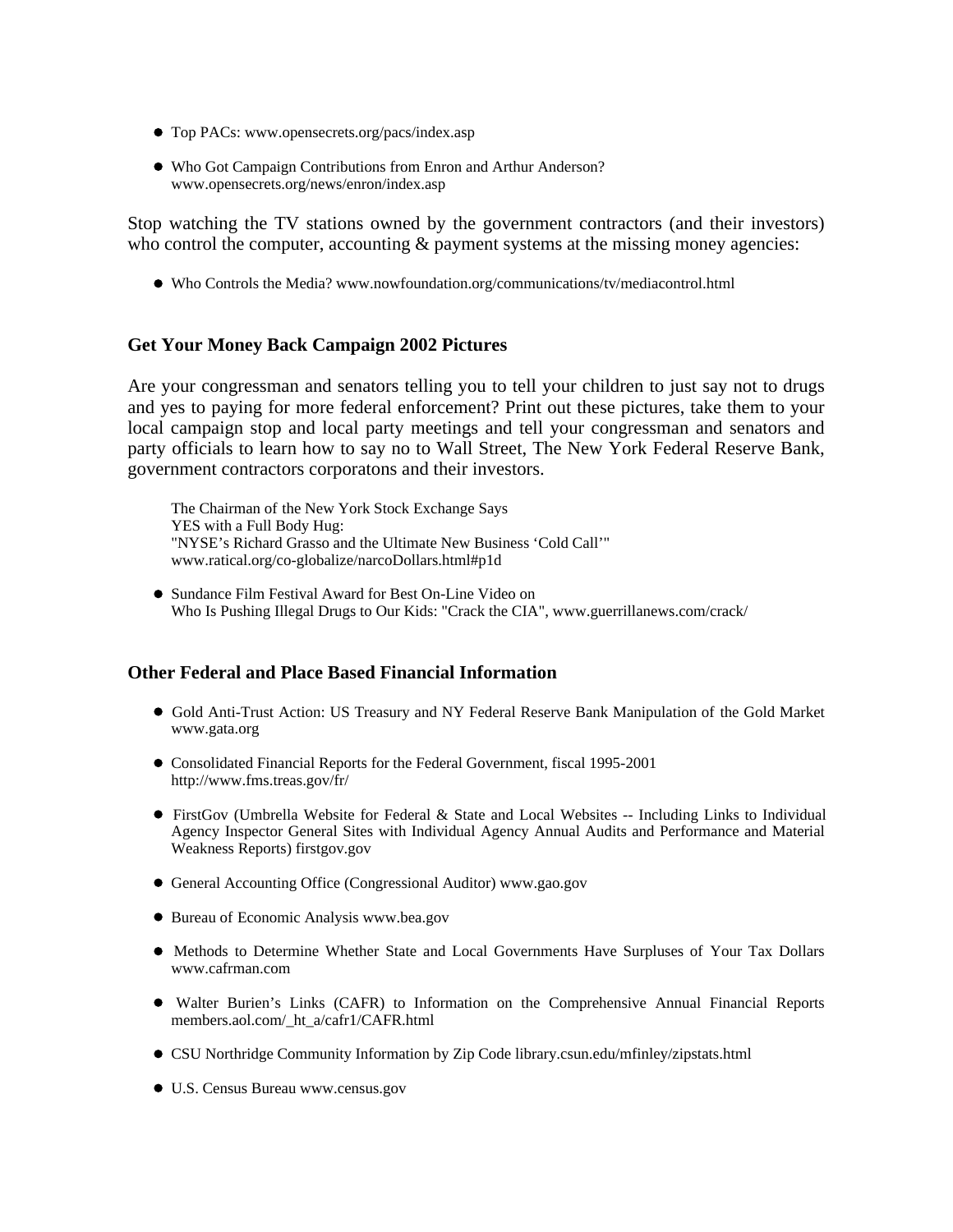- **Bureau of Labor Statistics www.bls.gov**
- Fed Stats gateway to statistics from over 100 U.S. Federal agencies www.fedstats.gov
- FinanceNet financial Community (discontinued has other links here) financenet.gov
- County Business Patterns (U.S. Census Bureau) http://www.census.gov/epcd/cbp/view/cbpview.html
- State Projects from the Center For Public Integrity (50 states on line) www.50statesonline.org

# **Tax Information**

- Tax Protest:
	- Taxableincome.net seeks to expose and ultimately to end the massive fraud regarding the federal income tax
	- Theft by Deception Deciphering the Federal Income Tax by Larkin Rose
- Internal Revenue Service: www.irs.gov
- United States Code: www4.law.cornell.edu/uscode/

# **Selected Articles/Transcripts on the Missing Money and Related Government Contractors**

- "\$1/2 Trillion Federal Deficit for Fiscal 2000," by John Crudele
- "Black Programs Pentagon Defied Laws, Misused Funds," by Tim Weiner, *New York Times*, 22 Jul 1999
- The Kelly O'Meara "Missing Money" Series (*Insight Magazine*):
	- "Why is \$59 Billion Missing from HUD?," 6 Nov 2000
	- "Cuomo leaves HUD in Shambles," 9 Feb 2001
	- "Inside HUD's Financial Fiasco," 25 Jun 2001
	- "A Financial Fiasco is in the Making," 30 Jul 2001
	- "The Government Fails Fiscal-Fitness Test," 29 Apr 2002
	- "Rumsfield Inherits Financial Mess," 10 Aug 2001
	- "Total Lack of Trust," 27 Aug 2001
	- "Wasted Riches," 28 Sep 2001
	- "Bureaucrats Circle Their Wagons," 7 Dec 2001
	- "DynCorp Disgrace," 14 Jan 2001
	- "Broken Wings," 8 Apr 2002
	- "All That Glitters Is Not Gold," 11 Feb 2002
	- "What Does It Take to Lose a Contract?," 25 Feb 2001
- "The Myth of the Rule of Law: How the Money Works -- the Destruction of Hamilton Securities," by Catherine Austin, 12 Aug 2002 Fitts
- "Hold the Line: Harvard Watch's 'Trading Truth: A Report on Harvard's Enron Entanglements,'" by Catherine Austin Fitts, Feb 2001
- "The Hijackers of Harvard: A Name and Address," by Catherine Austin Fitts, 10 Feb 2002
- "Enron: Let's Play 20 Questions," by Catherine Austin Fitts, 24 Jan 2002